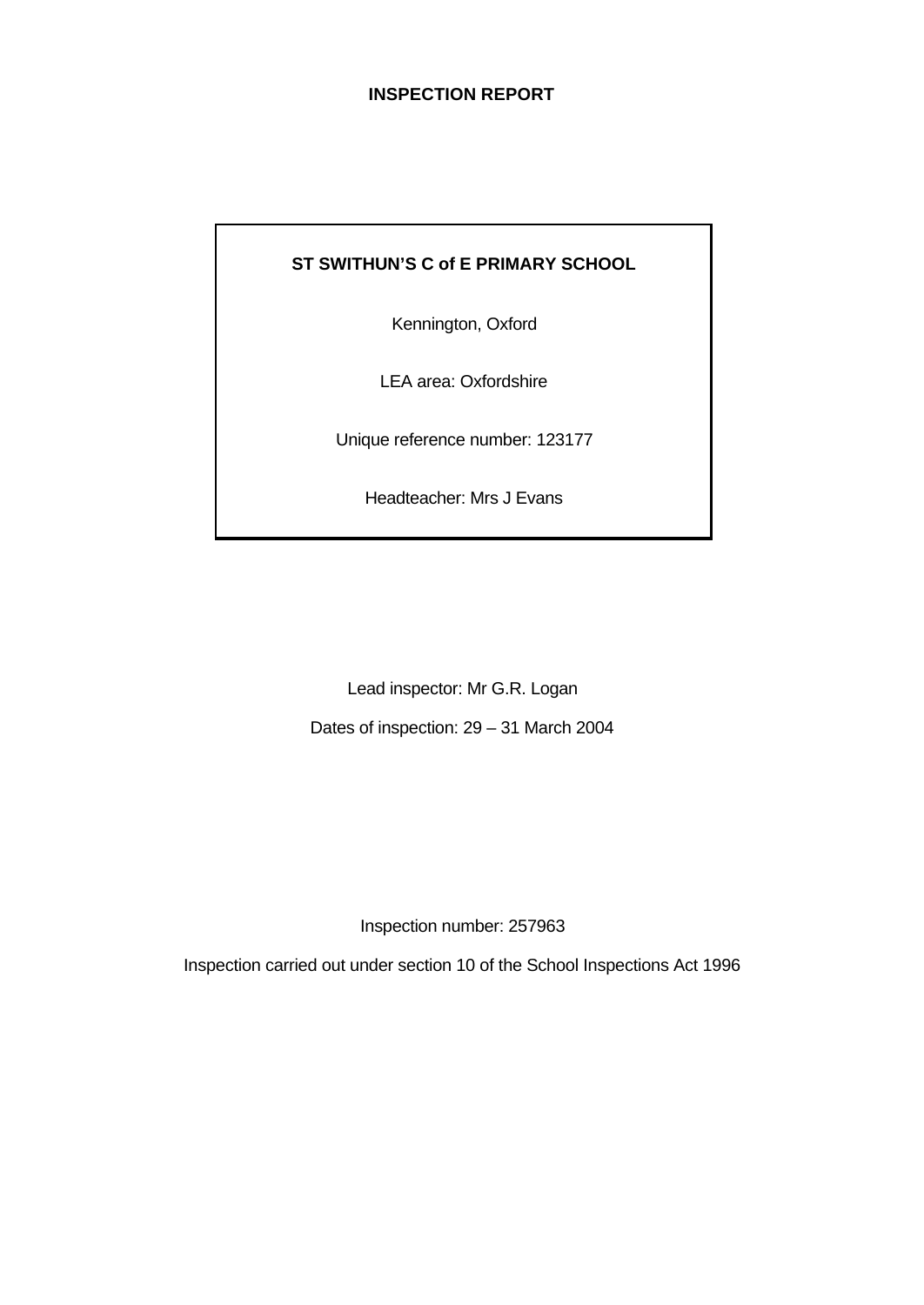# © Crown copyright 2004

This report may be reproduced in whole or in part for non-commercial educational purposes, provided that all extracts quoted are reproduced verbatim without adaptation and on condition that the source and date thereof are stated.

Further copies of this report are obtainable from the school. Under the School Inspections Act 1996, the school must provide a copy of this report and/or its summary free of charge to certain categories of people. A charge not exceeding the full cost of reproduction may be made for any other copies supplied.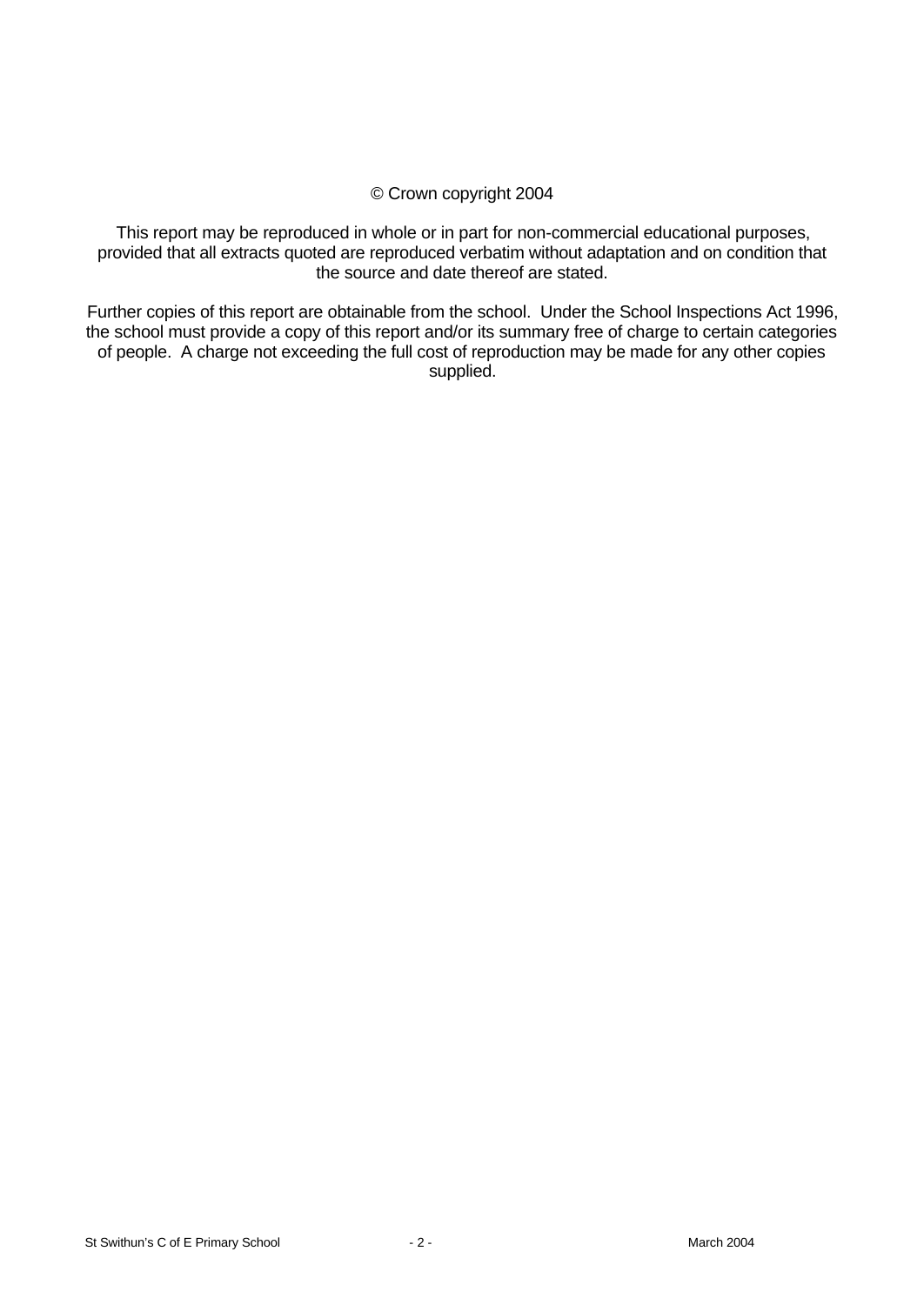# **INFORMATION ABOUT THE SCHOOL**

| Type of school:              | Primary                                        |
|------------------------------|------------------------------------------------|
| School category:             | Voluntary controlled                           |
| Age range of pupils:         | 4 to 11 years                                  |
| Gender of pupils:            | <b>Mixed</b>                                   |
| Number on roll:              | 280                                            |
| School address:              | <b>Grundy Crescent</b><br>Kennington<br>Oxford |
| Postcode:                    | Oxfordshire<br>OX1 5PS                         |
| Telephone number:            | 01865 438 933                                  |
| Fax number:                  | 01865 436 707                                  |
| Appropriate authority:       | The governing body                             |
| Name of chair of governors:  | Mr P Brooks                                    |
| Date of previous inspection: | 21 September 1998                              |

# **CHARACTERISTICS OF THE SCHOOL**

St Swithun's CE Primary School serves the village of Kennington, between Abingdon and Oxford. Eighty per cent of pupils live in the village. Much of the housing is privately-owned. A small number of pupils live in social housing. The school is of similar size to many primary schools. A very high proportion of the 280 pupils are from White European backgrounds, with around five per cent of pupils of mixed-race or other background. No pupils are learning to speak English as an additional language in the main school. There is one child with English as an additional language in Reception. A well below average proportion of pupils (seven per cent) have special educational needs, for mainly moderate learning difficulties. Two of these have statements. This is a very stable community - only around five per cent of pupils left or joined the school during the last school year. The proportion of pupils receiving free school meals (two per cent) is well below the national average (19 per cent). The profile of pupils' attainment when they enter the school is average in most years. Nursery and Reception children spend one half day per week off-site at a Forest School project. The school is a partner in an Integration Project with the Kingfisher Special School, whereby a small number of children from Kingfisher are fully integrated in the Nursery class. In Reception and in the main school, they are integrated with mainstream pupils for some activities.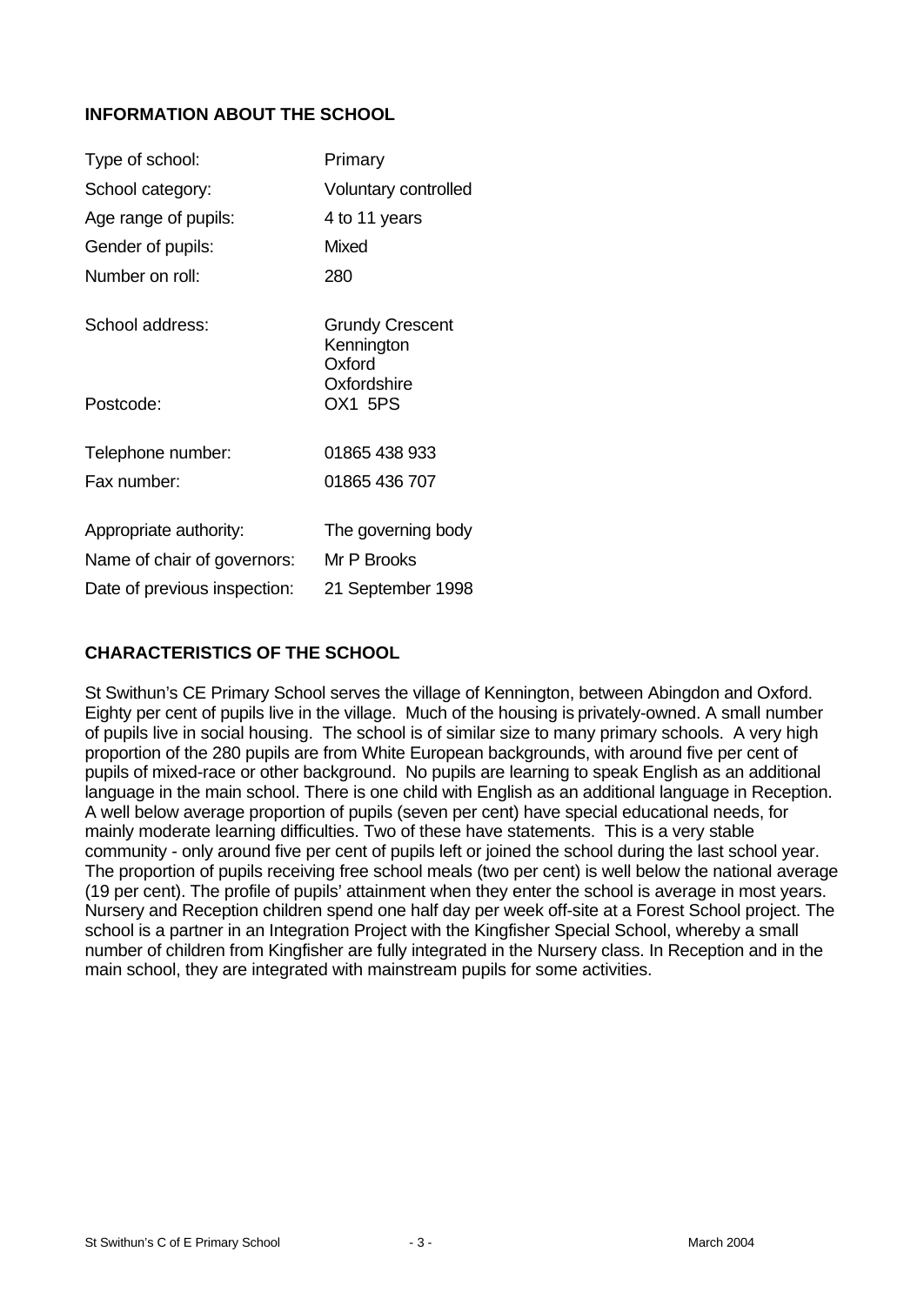# **INFORMATION ABOUT THE INSPECTION TEAM**

|       | Members of the inspection team | <b>Subject responsibilities</b> |                                                     |
|-------|--------------------------------|---------------------------------|-----------------------------------------------------|
| 11810 | Mr G. R. Logan                 | Lead inspector                  | <b>Mathematics</b>                                  |
|       |                                |                                 | Information and communication<br>technology         |
|       |                                |                                 | Physical education                                  |
|       |                                |                                 | English as an additional language                   |
| 9334  | Mrs J Mynett                   | Lay inspector                   |                                                     |
| 11901 | Dr P Lowe                      | Team inspector                  | Science                                             |
|       |                                |                                 | Art and design                                      |
|       |                                |                                 | Design and technology                               |
|       |                                |                                 | Religious education                                 |
|       |                                |                                 | Areas of learning in the Foundation<br><b>Stage</b> |
| 20877 | Mr D Pink                      | Team inspector                  | English                                             |
|       |                                |                                 | Geography                                           |
|       |                                |                                 | History                                             |
|       |                                |                                 | <b>Music</b>                                        |
|       |                                |                                 | Special educational needs                           |

The inspection contractor was:

Nord Anglia School Inspection Services Anglia House Clarendon Court Carrs Road **Cheadle Stockport** SK8 2LA

Any concerns or complaints about the inspection or the report should be made initially to the inspection contractor. The procedures are set out in the leaflet *'Complaining about Ofsted Inspections'*, which is available from Ofsted Publications Centre (telephone 07002 637833) or Ofsted's website (www.ofsted.gov.uk).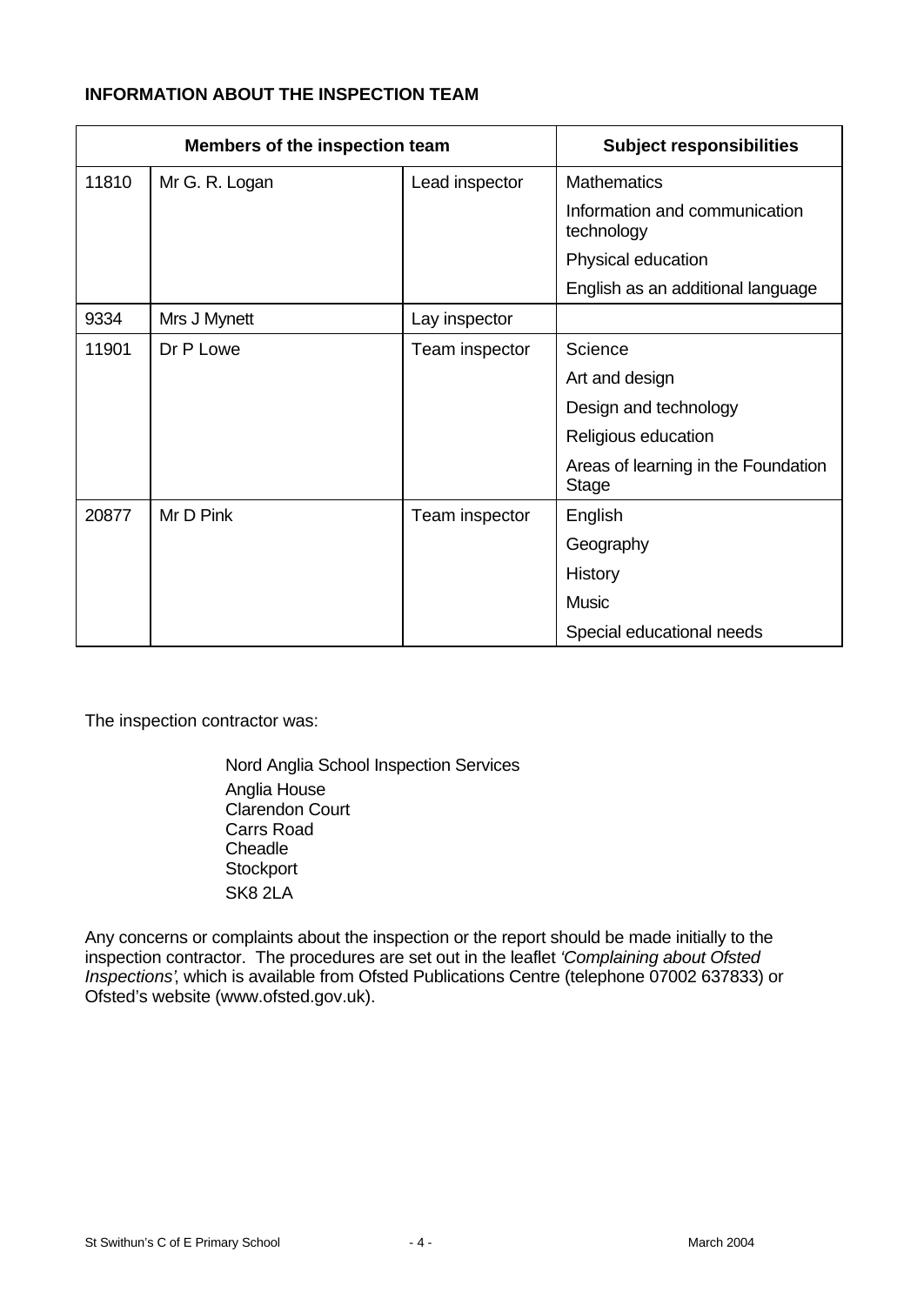# **REPORT CONTENTS**

|                                                                                                                                    | Page |
|------------------------------------------------------------------------------------------------------------------------------------|------|
| <b>PART A: SUMMARY OF THE REPORT</b>                                                                                               | 6    |
| <b>PART B: COMMENTARY ON THE MAIN INSPECTION FINDINGS</b>                                                                          |      |
| <b>STANDARDS ACHIEVED BY PUPILS</b>                                                                                                | 8    |
| Standards achieved in areas of learning, subjects and courses                                                                      |      |
| Pupils' attitudes, values and other personal qualities                                                                             |      |
| QUALITY OF EDUCATION PROVIDED BY THE SCHOOL                                                                                        | 12   |
| Teaching and learning<br>The curriculum<br>Care, guidance and support<br>Partnership with parents, other schools and the community |      |
| <b>LEADERSHIP AND MANAGEMENT</b>                                                                                                   | 17   |
| PART C: THE QUALITY OF EDUCATION IN AREAS OF LEARNING,<br><b>SUBJECTS AND COURSES</b>                                              | 19   |
| AREAS OF LEARNING IN THE FOUNDATION STAGE                                                                                          |      |
| <b>SUBJECTS IN KEY STAGES 1 and 2</b>                                                                                              |      |
| PART D: SUMMARY OF THE MAIN INSPECTION JUDGEMENTS                                                                                  | 32   |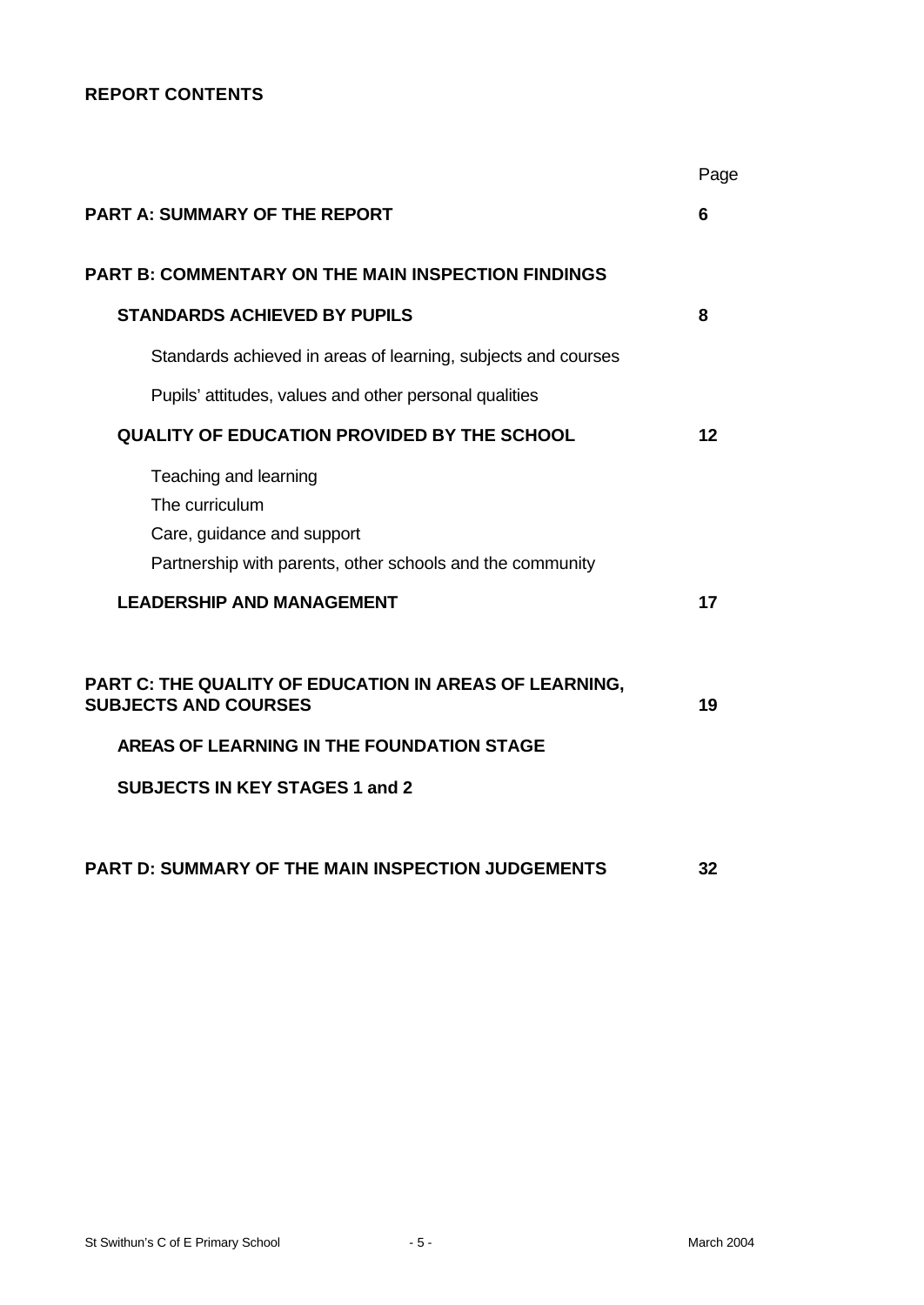# **PART A: SUMMARY OF THE REPORT**

# **OVERALL EVALUATION**

This is **an effective school,** with some very good features, which has shown good improvement since it was last inspected. It has a very supportive, caring ethos and successfully includes all pupils in its activities. Pupils' achievement is good. Teaching is good overall, with significant strengths in the lower school. Currently, standards are above the national average overall. The headteacher has a clear vision for the school and works effectively with governors. The school provides good value for money.

The school's main strengths and weaknesses are:

- Standards are above average in English, mathematics and science by the end of Year 6.
- Provision for Foundation Stage children is very good. Standards are above average. The Forest School provides an enriching opportunity for Nursery and Reception children.
- Provision for pupils with special educational needs is good; they make good progress.
- Teaching is very good in the Foundation Stage and in Years 1 and 2.
- Pupils have very good attitudes and behaviour. Their spiritual, moral, social and cultural development is very good. The ethos of the school is very good.
- The integration of mainstream and special school pupils significantly enriches the experience of all pupils. Inclusion is a strength.
- Pupils are cared for very well.
- The headteacher provides very good leadership. Governors are well-informed and effective. The management of teaching and learning in Years 3 to 6 is not strong enough.
- Pupils' achievement, particularly of the higher attainers, is inconsistent in Years 3 to 6.
- Opportunities for older pupils to develop writing skills across the curriculum are limited.
- The school is currently in deficit but has a clear plan of action to retrieve this situation.

**The school has made good progress since the last inspection.** Most issues have been successfully tackled. Standards have risen and pupils' achievement is now better, although provision for the older higher attaining pupils is not as effective as the school would like. Curricular planning is thorough. The quality of teaching has improved significantly, although it is better overall in the Foundation Stage and infants than in the juniors. The school now has a long-term strategic plan.

| <b>Results in National</b><br>Curriculum tests at the end |      | similar schools |      |      |
|-----------------------------------------------------------|------|-----------------|------|------|
| of Year 6, compared with:                                 | 2001 | 2002            | 2003 | 2003 |
| English                                                   |      | B               | B    |      |
| mathematics                                               |      |                 |      |      |
| science                                                   |      |                 | B    |      |

# **STANDARDS ACHIEVED**

*Key: A - well above average; B – above average; C – average; D – below average; E – well below average Similar schools are those whose pupils attained similarly at the end of Year 2.*

**Pupils achieve well overall.** Achievement is good for younger pupils. Children in Reception are on the way to achieving the goals set for them. Many will exceed the expected level by the end of the Foundation Stage. Standards in Year 2 are well above average in English and above average in mathematics and science. However, though standards in Year 6 are above average in English, mathematics and science, staffing has been very unstable recently and achievement is satisfactory at present. Allowing for age, standards are higher overall in Year 2 than in Year 6. Although Year 6 pupils in 2003 appear to have made below average improvement from Year 2, the school's performance was negatively affected by an influx of pupils in Year 4 with relatively low prior attainment. Pupils who had been in this school since Reception made above average improvement.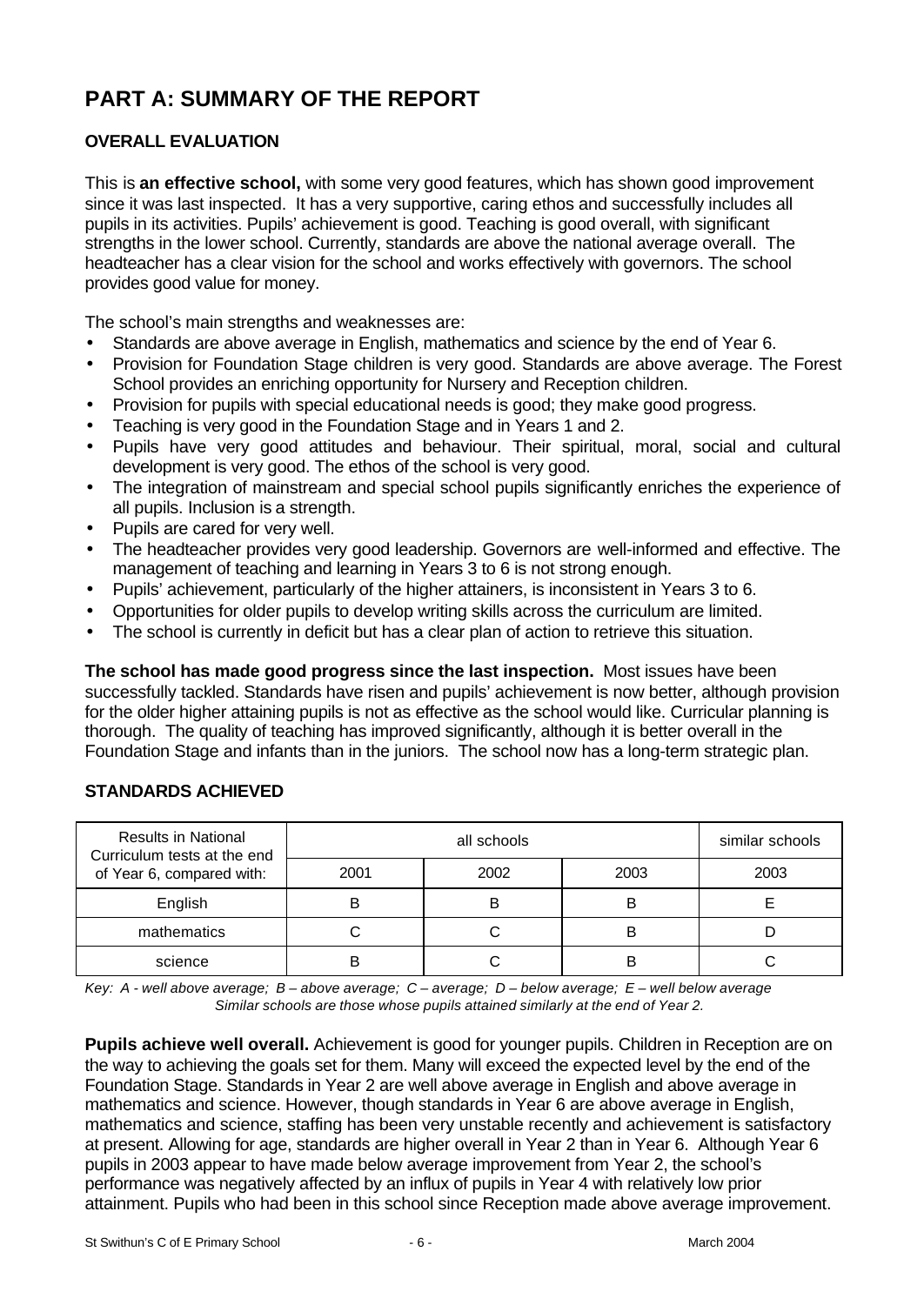Pupils with special educational needs achieve well because of the good support they receive from learning support staff. Children with English as an additional language in Reception achieve well.

**Pupils' attitudes, values and other personal qualities are very good.** These factors contribute significantly to their learning**.** Their **spiritual, moral, social and cultural development is very good**. Relationships and behaviour are very good. Attendance and punctuality are good.

#### **QUALITY OF EDUCATION**

#### The quality of education provided is **good.**

**Teaching is good overall,** but best in the Foundation Stage and in Years 1 and 2. Teaching in the infants is more effective than in the juniors, where several staff are new to the school. Planning for two year groups with a wide range of maturity and need is particularly challenging. Overall, pupils make good progress, but this is best in the lower school. Teachers have very good relationships with their pupils. Expectations are particularly high in the infants. Assessment procedures are good and are used with increasing effectiveness. Pupils learn to evaluate their work accurately. They have a mature approach and work well, both independently and with others. Planning to meet the needs of pupils with special educational needs, or with English as an additional language, is effective. Learning support staff are effective. The curriculum is satisfactory. Extra-curricular opportunities are good. Pupils receive very good care and support. Very good induction procedures help new children to settle quickly. Child protection procedures are good. Provision for pupils' personal, social and health education is very good. The school has a good partnership with parents. Links with other schools are very good. Community links are good.

#### **LEADERSHIP AND MANAGEMENT**

#### **The leadership and management of the school are good.**

The headteacher is very effective in giving the school a clear direction and is very well-regarded by parents. However, while the Foundation Stage and infants benefit from very effective management, a high level of staff turnover in the juniors, together with the reorganisation of classes, has made it difficult recently to sustain consistency of provision. This phase does not at present have sufficient senior management direction. Several key co-ordinators are very new to the school and are not yet fully effective. The school evaluates its work diligently and makes good use of available data. Governors manage the school efficiently. The school has experienced funding difficulties over several years and remains in deficit. Statutory requirements are met. School administration is very efficient.

#### **PARENTS' AND PUPILS' VIEWS OF THE SCHOOL**

**Parents are happy with the school**. They are happy with the standards achieved and feel that the school is well led, although generally unhappy with the large classes in the juniors. The level of parental involvement is good. **Pupils enjoy school**. They enjoy lessons, appreciate the care shown towards them and feel that adults are readily available to help them if things go wrong.

#### **IMPROVEMENTS NEEDED**

The most important things the school should do to improve are:

- Strengthen the management of Years 3 to 6, with a view to achieving greater consistency in teaching and overall provision.
- Ensure that the needs of the older higher attaining pupils are met more fully.
- Increase opportunities for junior age pupils to write in different contexts across the curriculum.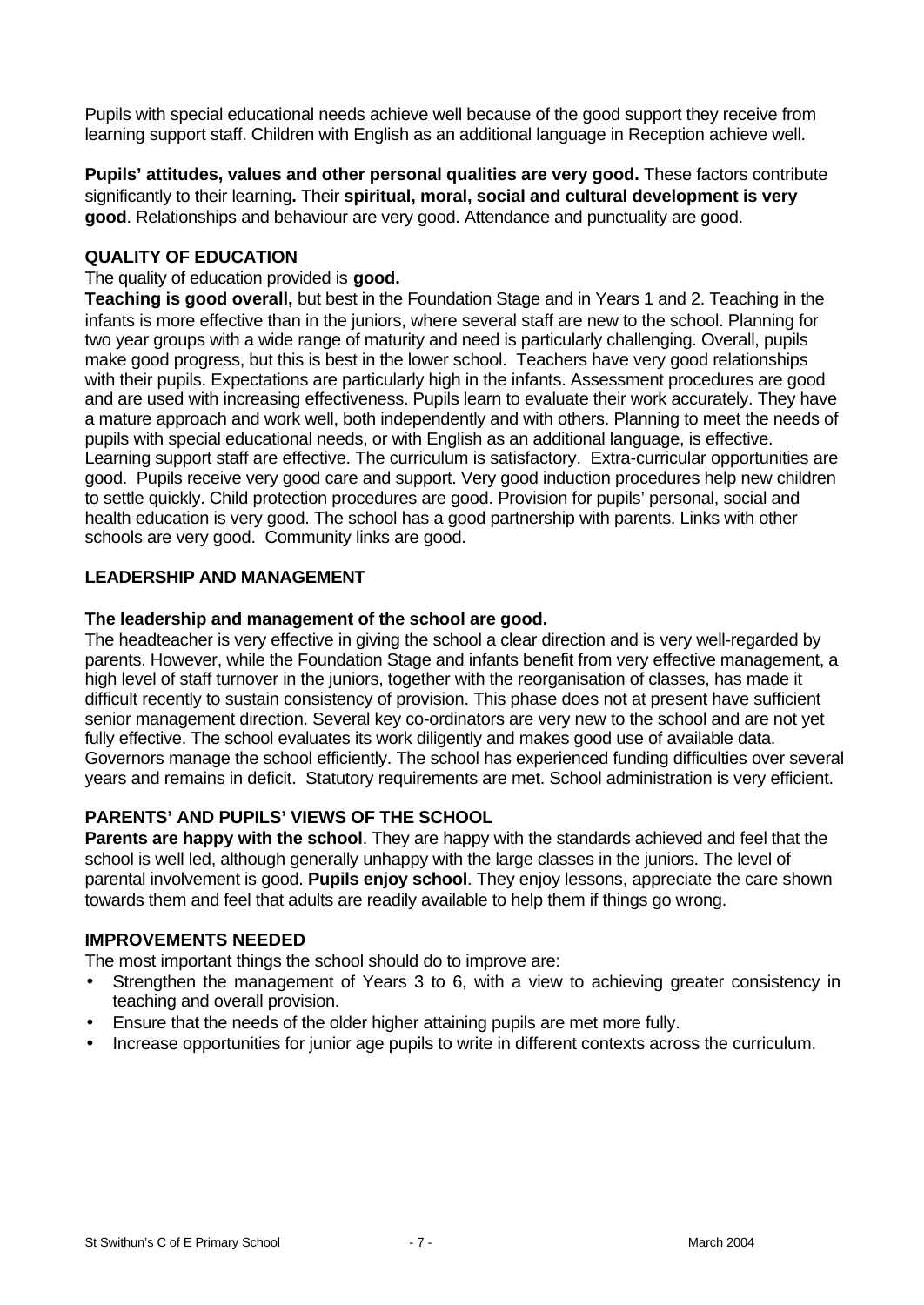# **PART B: COMMENTARY ON THE INSPECTION FINDINGS**

# **STANDARDS ACHIEVED BY PUPILS**

Pupils' achievement is **good** overall. Currently, standards are above average in English, mathematics and science by the end of Year 6.

#### **Main strengths and weaknesses**

- Foundation Stage provision is very good. Standards are above those expected in all areas of learning.
- Standards are above those normally found in the majority of subjects in Year 2.
- Support for pupils with special educational needs is good; they make good progress.
- Pupils achieve well overall, though achievement is better in the infants than the juniors.

- 1 Attainment on entry to the school is average for most year groups, but with some variation within year groups, and always a healthy proportion of potentially able pupils. A well below average proportion of pupils have significant levels of special educational need; very few have English as an additional language.
- 2 In the national tests in 2003, standards in Year 2 were well above average in reading and writing, above average in mathematics and average in science in relation to all schools nationally. Standards were above average in reading and writing and average in mathematics in relation to similar schools. Standards in Year 6 were above average in English, mathematics and science in relation to all schools nationally. Standards were average in mathematics and science and below average in English in relation to similar schools. The level of improvement made between the end of Year 2 and Year 6 was below average overall in 2003. However, the 2003 figures were distorted by the arrival in Year 4 of a large group of new pupils, with significantly lower overall prior attainment. If this group is discounted, then pupils who had all or most of their education in this school made an above average level of progress over the four year period.
- 3 Over time, performance at Year 2 has tended to be slightly better than at Year 6, reflecting the greater stability of staffing in that phase. However, able pupils in Year 6 did well in 2003, with an average proportion of the cohort achieving the challenging Level 5 in English, above average in mathematics and well above average in science. Nonetheless, the school recognizes that its provision for able pupils remains an important area for development.
- 4 The school's tracking systems indicate that the current Year 2 cohort, which includes pupils with a very wide range of prior attainment, are likely to perform less well overall than in 2003. Outcomes in Year 6 are likely to be similar to 2003, given the make-up of the group. Valueadded figures are likely to be at least satisfactory.
- 5 Overall, pupils are achieving well. However, changes in staffing and variations in teaching quality in Years 3 to 6 mean that younger pupils are achieving more consistently than the older. Progress is best in the Foundation Stage and in Years 1 and 2, where the teaching is strongest, but more variable in the older year groups. Planning for the diverse needs of larger, mixed-year classes is an additional challenge in the juniors and the needs of the more able pupils are not always met fully.
- 6 Although boys have typically performed well over time in national testing, the inspection found no evidence of any gender issues. Boys and girls make similar rates of progress. On the evidence available, pupils from minority ethnic groups achieve no less well than the others. In almost all cases, pupils who have been in the school throughout their education do better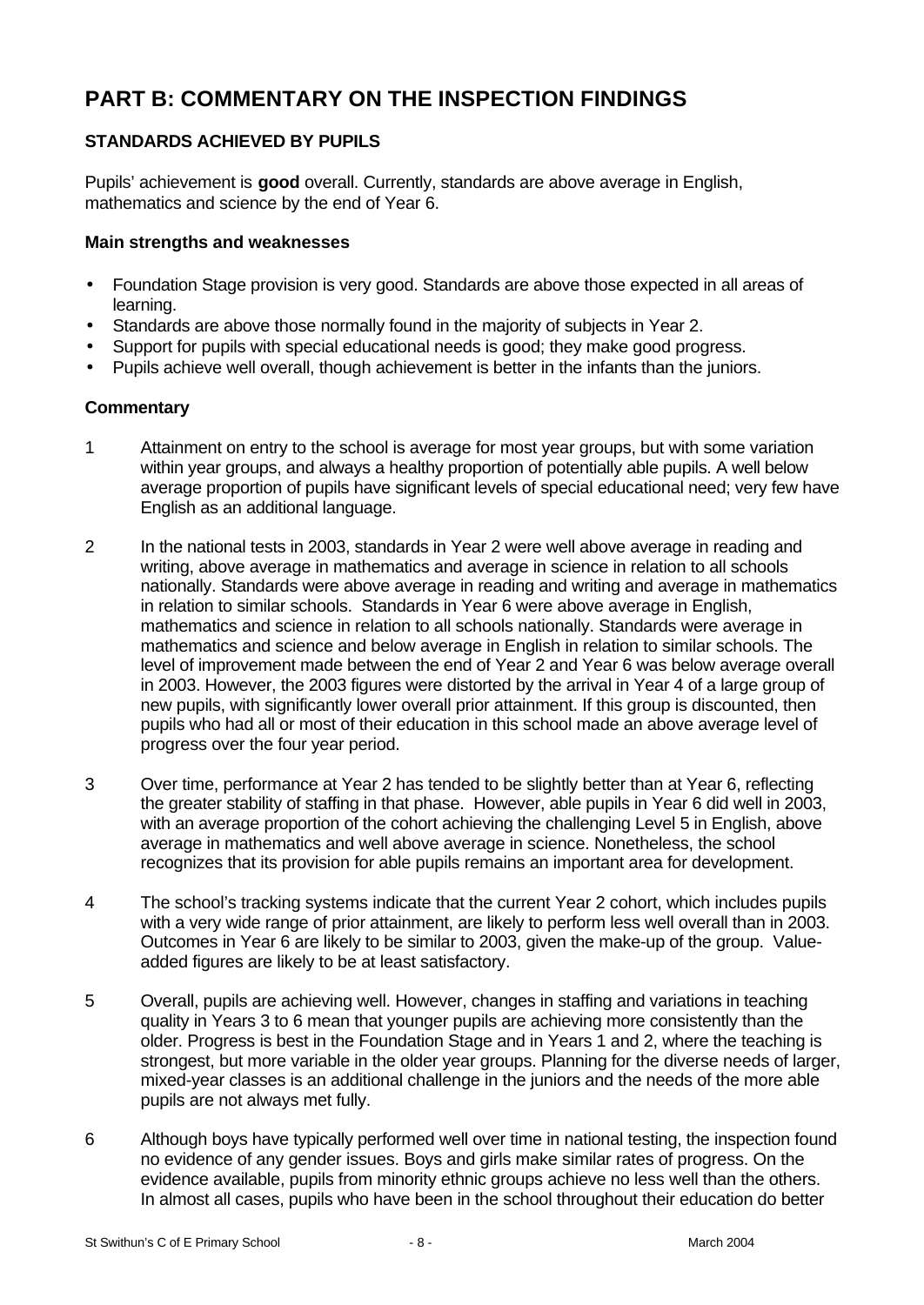than those who have joined part way through. The achievement of pupils with special educational needs is good, because of the good support they receive and work that is wellplanned to meet their needs. Overall, these pupils reach the targets set for them.

# **Foundation Stage**

7 Foundation Stage provision is very good. Children benefit from very good induction procedures and settle well into school routines. Very good teaching, planning and assessment procedures ensure that children make good progress and achieve well. Almost all children in the current group are likely to achieve the Early Learning Goals in all areas, with a significant proportion exceeding them. Provision in all areas of the curriculum is very good. By the end of the Reception year, children are very well-prepared for the work in the main school.

# **Years 1 and 2**

8 Standards by the end of Year 2 in 2004 are likely to be well above average in reading, and above average in writing, mathematics and science. This is a similar picture to 2003. Standards are above average in several of the other subjects where evidence was available. Underlying literacy and numeracy skills are good and these are used well in subjects across the curriculum. Pupils' speaking skills are developed effectively. Pupils have particularly good skills in information and communication technology (ICT) by the end of Year 2. These skills are used well in other subjects.

| Standards in:      | School results | National results |
|--------------------|----------------|------------------|
| Reading            | 17.5(15.1)     | 15.7 (15.8)      |
| Writing            | 16.1 (14.6)    | 14.6 (14.4)      |
| <b>Mathematics</b> | 17.1(17.0)     | 16.3 (16.5)      |

*Standards in national tests at the end of Year 2 – average point scores in 2003*

*There were 40 pupils in the year group. Figures in brackets are for the previous year*

#### **Years 3 - 6**

9 Currently, attainment in Year 6 is above average in English, mathematics and science. This indicates a similar picture to 2003, reflecting an able cohort of pupils. Standards are average in most of the other subjects where a judgement is possible. Standards in information and communication technology (ICT), though above those normally found, are not as strong as in the infants, because of the widely-varying skill base of the pupils on entry and the time needed to achieve consistency of attainment. Pupils achieve satisfactorily across the curriculum, although a high level of staff change means that progress has been more erratic than elsewhere in the school. The school exceeded its targets at Level 4 (though not at Level 5) in 2003. It is likely to achieve its targets at Level 4 in the current year.

#### *Standards in national tests at the end of Year 6 – average point scores in 2003*

| Standards in:      | School results | National results |
|--------------------|----------------|------------------|
| English            | 27.5 (27.8)    | 26.8 (27.0)      |
| <b>Mathematics</b> | 28.2 (27.2)    | 26.8 (26.7)      |
| Science            | 29.8 (28.8)    | 28.6 (28.3)      |

*There were 49 pupils in the year group. Figures in brackets are for the previous year*

10 Pupils' literacy skills are good, but these are not promoted well across the curriculum in Years 3 to 6. Numeracy skills are good. In science, practical and investigative activities are increasingly strong and this is helping to raise standards. Pupils' skills in ICT are improving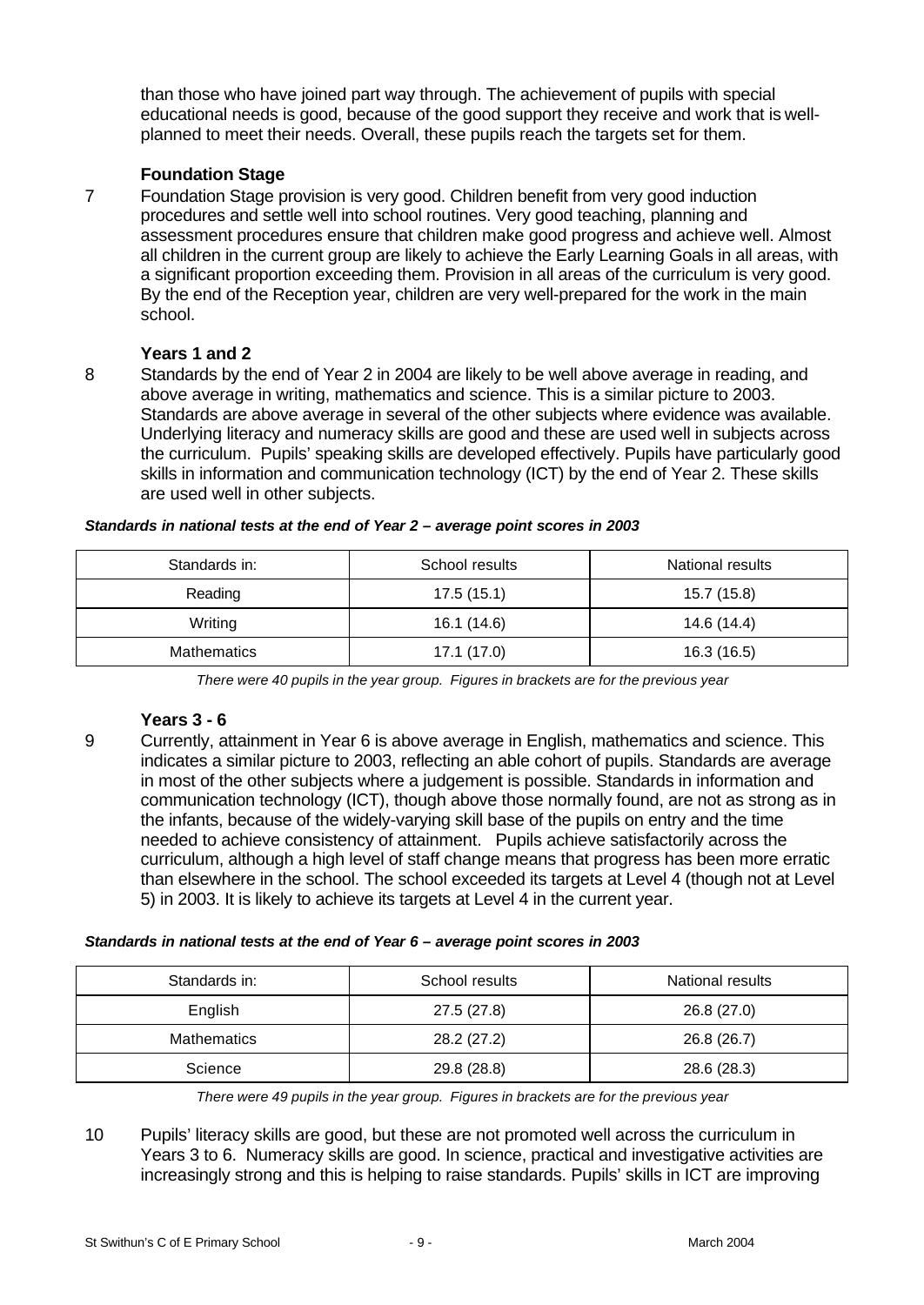rapidly. Staff are very competent users of ICT and this underpins the good progress. There is good planned cross-curricular use of ICT.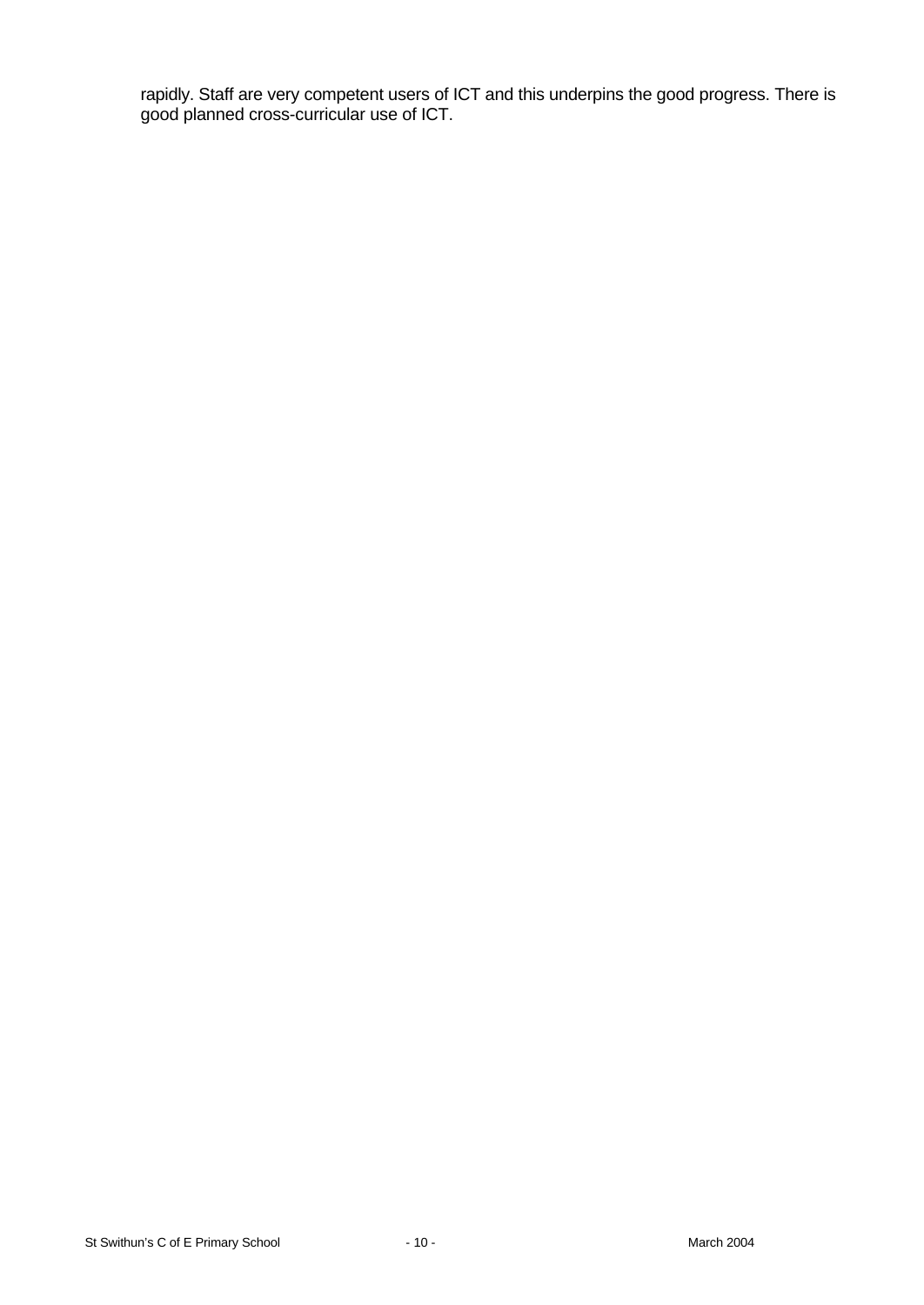# **Pupils' attitudes, values and other personal qualities**

The **very good** provision for promoting pupils' spiritual, moral, social, cultural and personal development is reflected in their **very good** attitudes, behaviour, relationships, and willingness to take responsibility. Pupils are happy and enjoy coming to school.

#### **Main strengths and weaknesses**

- Pupils' very good attitudes and behaviour enable them to make good progress because they are highly motivated and eager to learn.
- The very good relationships between staff and pupils and amongst the pupils themselves promote a positive learning environment.
- The provision for pupils' spiritual, moral, social and cultural development is very good and contributes very effectively to their personal development.
- Attendance is higher than at many other schools and punctuality is good.

- 11 Both pupils and parents have positive views about the school. Parents are particularly pleased that their children are happy and enjoy school. They feel that the teachers' high expectations encourage their children to work hard and achieve their best. As a result they are developing confidence and making good progress. Pupils are very enthusiastic and *'like everything'* about their school. The youngest children in the nursery and Reception class are developing very positive attitudes to their work and learning. They are quickly learning independence; willingly share their toys and resources, and concentrate well on their different activities and lessons. The behaviour of the majority of pupils is very good both in lessons and around the school. Pupils respond well to the reward programme and 'golden time'. They feel it motivates them to work hard and behave well. Harmony is a strong feature of the school and there is little evidence of bullying or oppressive behaviour. Pupils feel that bullying is not an issue in the school and are keen to stress that, if they did have a problem, they would know who to go to and feel certain it will be sorted out.
- 12 The provision for pupils' spiritual development is very good and reflects the school's Christian ethos. Pupils gain a good understanding of their own and other religions through the sensitive delivery of religious education lessons. In addition the approach to 'values education' is firmly embedded into the school's culture and helps to develop pupils' selfknowledge and spiritual awareness. This is consistently promoted each week, especially during assemblies and in the personal, social and health education lessons. Pupils show great respect for the values and beliefs of others.
- 13 Moral development is very good. Pupils respect the code of conduct which they have helped to devise. They know right from wrong and are fully aware of how their actions affect others. The weekly award assembly encourages pupils to recognise and celebrate others' achievements. Pupils gain an awareness of others less fortunate than themselves through their support of charities, both at home and overseas. They are currently enthusiastically raising funds to provide animals for farms in Africa. The very good behaviour of pupils in and around the school is a result of their developing self-discipline, and is reflected in only one boy being excluded for a short period last year.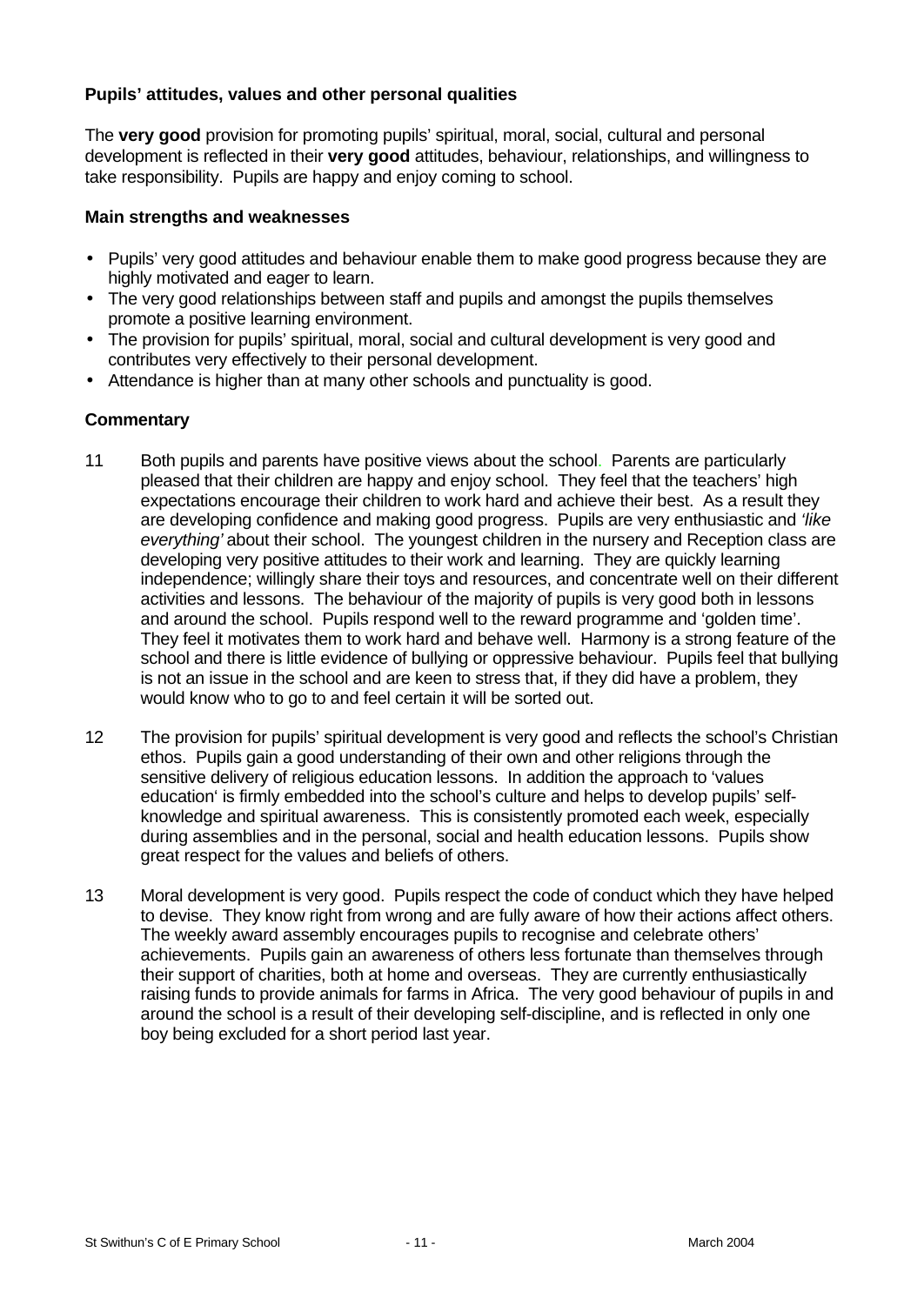# **Exclusions**

#### *Ethnic background of pupils Exclusions in the last school year*

| Categories used in the Annual School Census         | No of pupils<br>on roll | Number of<br>fixed period<br>exclusions | Number of<br>permanent<br>exclusions |
|-----------------------------------------------------|-------------------------|-----------------------------------------|--------------------------------------|
| White - British                                     | 220                     |                                         | 0                                    |
| White - Irish                                       |                         | 0                                       | 0                                    |
| White - any other White background                  | 4                       | 0                                       | 0                                    |
| Mixed – White and Black Caribbean                   | 4                       | $\Omega$                                | $\Omega$                             |
| Mixed - White and Asian                             | 4                       | $\Omega$                                | $\Omega$                             |
| Mixed – any other mixed background                  | 2                       | 0                                       | 0                                    |
| Asian or Asian British - Bangladeshi                | 3                       | 0                                       | 0                                    |
| Asian or Asian British - any other Asian background | 2                       | 0                                       | 0                                    |
| Chinese                                             |                         | $\Omega$                                | $\Omega$                             |
| Any other ethnic group                              |                         | $\Omega$                                | $\Omega$                             |
| No ethnic group recorded                            | 10                      | 0                                       | 0                                    |

*The table gives the number of exclusions, which may be different from the number of pupils excluded.*

- 14 Social development is particularly well promoted and results in constructive relationships being forged both between staff and pupils and amongst the pupils themselves. This underpins a good working environment and has a positive effect on achievement. Pupils are very supportive and encouraging of the Kingfisher pupils, who are fully integrated into some lessons and take part in their games at playtime. Pupils accept responsibility readily and complete tasks conscientiously. The school council engenders a good awareness of others and provides members with an opportunity to meet the needs of other pupils. Older pupils are very caring of the younger ones when they play together on the field at lunchtime.
- 15 Provision for pupils' cultural development is very good. Curricular provision is rich and pupils are involved in various local festivals and competitions. The school also very effectively fosters pupils' awareness of other cultures through a range of curriculum developments, projects and visitors. The recent *Africa Week* enabled pupils to explore different aspects of another culture, such as drumming, story telling and craft work. This resulted in colourful displays of art, textiles, pottery and masks around the school.

#### *Attendance in the latest complete reporting year (%)*

| Authorised absence |     |  | Unauthorised absence |    |  |  |
|--------------------|-----|--|----------------------|----|--|--|
| School data        | 4.U |  | School data<br>J.4   |    |  |  |
| National data      | 5.4 |  | National data        | 14 |  |  |

*The table gives the percentage of half days (sessions) missed through absence for the latest complete reporting year.*

16 Pupils are happy to come to school and are eager to learn. Attendance is good and above the national average. The number of unauthorised absences is similar to that of other schools but this figure is principally due to the fact that the school will not authorise absences during the first half-term. The school rightly feels that this is a vital time in establishing new systems and relationships between pupils and their new class teacher. The school monitors attendance rigorously and has very good systems to follow up absences. Most parents are conscientious in contacting the school when their children are away and bring their children to school punctually in the mornings.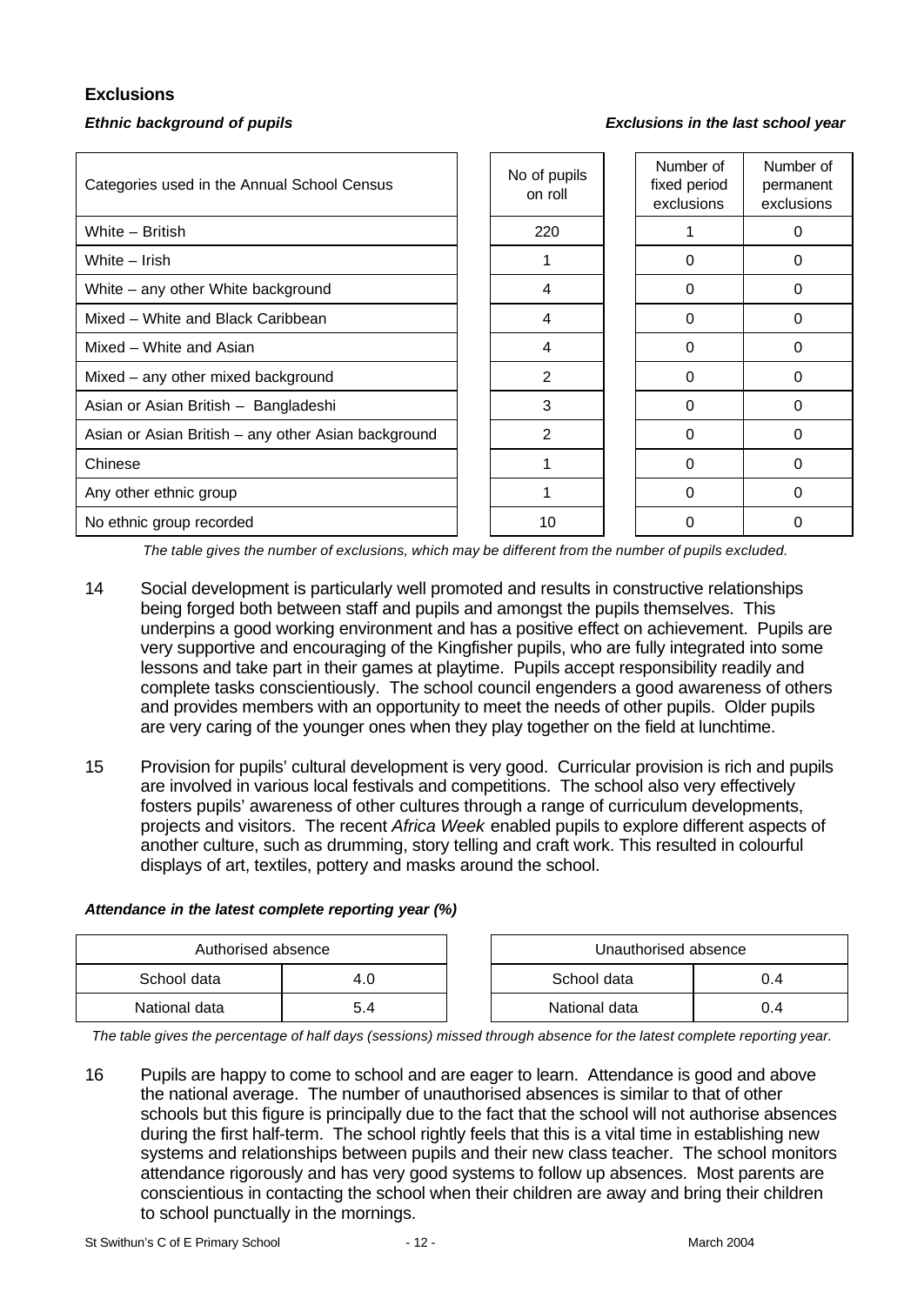# **QUALITY OF EDUCATION PROVIDED BY THE SCHOOL**

The quality of education is **good**. Teaching and learning are **good**. The curriculum is **satisfactory**, with good extra-curricular provision. There are some notable strengths in aspects 6 and 7.

# **Teaching and learning**

Teaching is **good** overall. It is very good in the Foundation Stage and in Years 1 and 2, and good, with some areas for improvement, in Years 3 to 6. In the most effective lessons, expectations are high, pupils are challenged well and learning proceeds at a brisk pace.

#### **Main strengths and weaknesses**

- Pupils' very good attitudes contribute strongly to the good learning seen.
- Teachers' use of assessment information to plan future work is good overall. Lessons are generally planned effectively to meet pupils' needs. However, higher attainers are not always fully challenged in Years 3 to 6.
- Teaching assistants support pupils with special educational needs well.

# **Commentary**

17 The school has experienced a relatively high level of staff mobility in recent terms, particularly in the juniors. Four of the five staff in Years 3 to 6 are new in the current school year, two having joined in the present term, one as a recently-qualified teacher. Two of the others, though very experienced teachers, are still familiarizing themselves with the breadth of the primary curriculum. While the overall quality of teaching is good at present, the strength lies in the Foundation Stage and Years 1 and 2. In Years 1 and 2, teaching is very good overall, with a significant number of excellent lessons in one Year 2 class. In Years 3 to 6, the bulk of lessons were good, with around one-third being satisfactory. Around one in five lessons in that phase was very good.

|  | Summary of teaching observed during the inspection in 44 lessons |
|--|------------------------------------------------------------------|
|--|------------------------------------------------------------------|

| Excellent | Very good | Good     | Satisfactory | Unsatisfactor | Poor     | Very Poor |
|-----------|-----------|----------|--------------|---------------|----------|-----------|
| 6(14%)    | 13 (29%)  | 15 (34%) | 10 (23%)     | $0(0\%)$      | $0(0\%)$ | $0(0\%)$  |

*The table gives the number of lessons observed in each of the seven categories used to make judgements about lessons; figures in brackets show percentages where 30 or more lessons are seen.*

- 18 Foundation Stage staff have a very good understanding of the areas of learning and work well in partnership with parents to enable children to learn well. The overall quality of teaching and learning is very good, with one excellent lesson observed. Other adults provide very good support. A very good and enriching partnership has developed with the Kingfisher staff. The learning environment is stimulating. Lessons are very well prepared and planning is very good, taking very good account of individual needs. Staff have worked hard to achieve a good balance between activities selected by the children and those which are adult-directed. Relationships are very good. Children's progress is carefully assessed and recorded. Assessment systems are thorough.
- 19 The strongest teaching and the best achievement were seen in one Year 2 class. Here, pupils are challenged very well, and respond very positively to this approach. The teaching is very rigorous and thorough and motivates pupils particularly well. Several excellent lessons were observed, including a very impressive, moving and motivating lesson in religious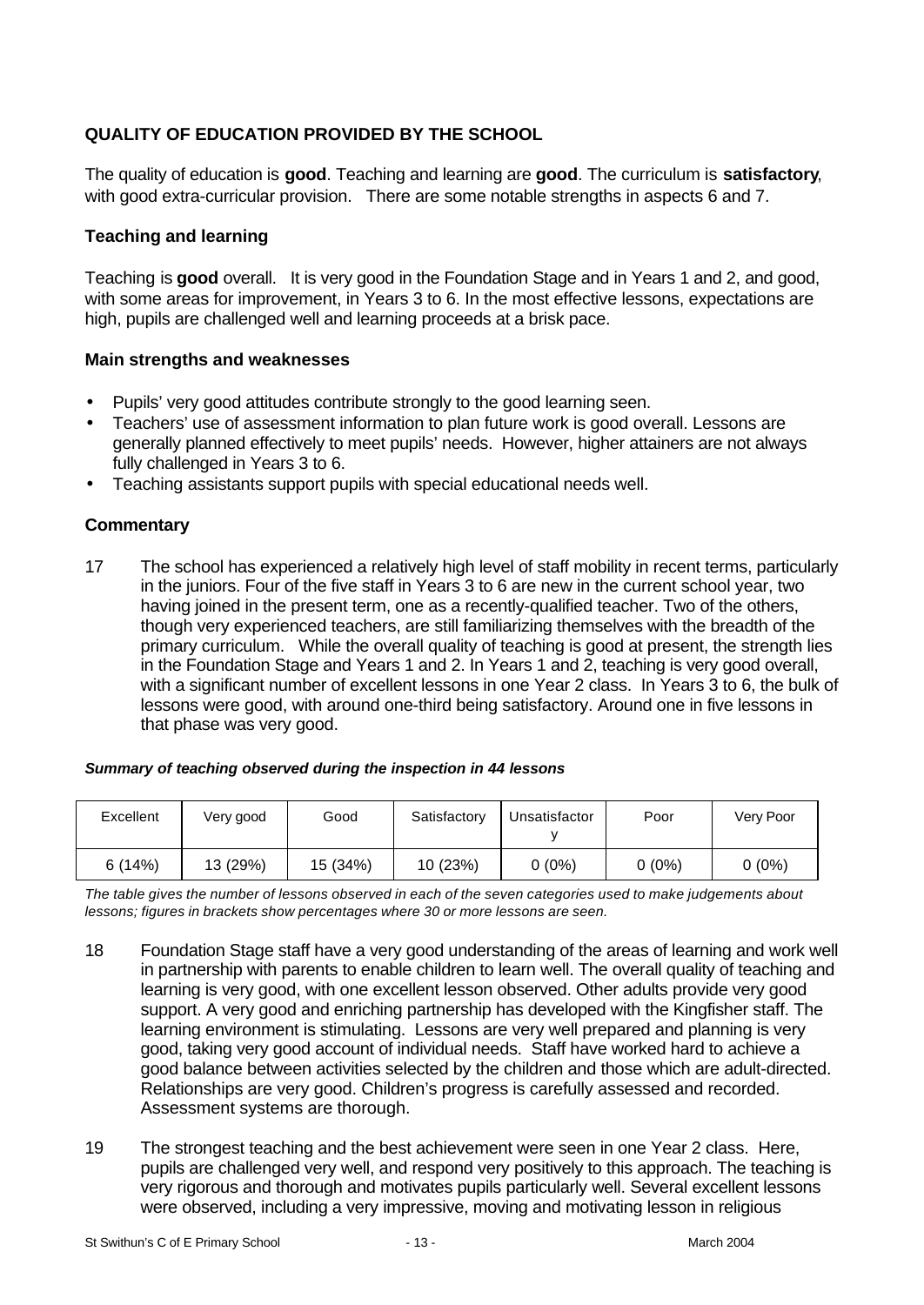education. The level of challenge is less consistent in Years 3 to 6 and this affects the quality of pupils' learning in a minority of lessons. To an extent this arises because many staff are new. It also underlines the lack of a strong role model at that level, willing to set a standard for others, and reflects the challenge of providing adequately for the diversity of age, aptitude, maturity and prior experience where each class contains two year groups. Pace is a weakness in some lessons and this affects pupils' learning. Higher attainers are not provided for as effectively as they might be towards the top of the school. Although standards are still above average for the pupils in Year 6 because of their good prior attainment, not all pupils in the juniors are making the same level of progress as those in the infants.

- 20 Teaching and learning in literacy and numeracy are good overall, though very good in the infants. Overall, pupils achieve well. Teaching in Years 3 to 6 sometimes lacks pace and this has an affect on learning. Speaking and listening skills are developed well. Writing skills are developed less effectively in the juniors than the infants. ICT skills are taught well across the school and this is reflected in the confident approach to ICT and the good achievement shown by most pupils.
- 21 The school encourages pupils to be self-sufficient in their learning and to develop independence. Teachers question pupils well and, in the best lessons, encourage them to think strategically, to devise ways of approaching a problem which can be applied, or creatively adapted, on other occasions. Planning is generally thorough and, up to Year 3, is well-focused on individual needs. This is less secure in the final three years.
- 22 Pupils with special educational needs are well taught both in lessons and when they are withdrawn. Assessment structures are good and detailed individual education plans are drawn up, outlining the intervention needed. Work is well matched to pupils' needs and basic skills are taught effectively. Classroom assistants are deployed well and give good support throughout the school. They are well briefed and know the pupils well. The school has developed good links with outside agencies for support and advice.
- 23 Gifted and talented pupils are identified across the school and a register maintained. However, too little specific provision is made to meet the needs identified, other than in music and sport, and the school recognizes this as a crucial next step towards meeting the needs of these pupils.
- 24 Teachers manage pupils well and have high expectations of their positive attitudes and good behaviour. Teachers' methods are chosen well to assist pupils in gaining knowledge and developing understanding. There is, for example, a high level of first-hand learning in music, and also in history and geography, where this learning is well-supported by visits and visitors. Resources are used well. This is frequently seen in Foundation Stage, where considerable use is made of the outdoor environment and the school's links with the Forest School. Teachers make effective use of ICT in planning and presenting their lessons and this provides a good example for pupils. They are working to strengthen links between subjects. Good links have been made, for example, between ICT and other subjects.
- 25 Clear objectives are set for learning. These are frequently referred to in lessons. Good use overall is made of assessment to support the planning of work which is appropriately matched to pupils' needs and capabilities. This is very good in the Foundation Stage, but weaker in Years 4, 5 and 6. Pupils are often given helpful comments when their work is marked, to help them improve their future work, although the quality of comments and the rigour of marking vary across the school. Pupils are increasingly encouraged to evaluate their own work and that of others. This was evident in several lessons in art and design, physical education and ICT. Teachers make increasing use of data to track pupils' progress and identify areas of weakness. Good assessment procedures have been implemented in English, mathematics and science and several other subjects. Progress is effectively tracked in writing and numeracy and this helps with group target-setting. Individual targets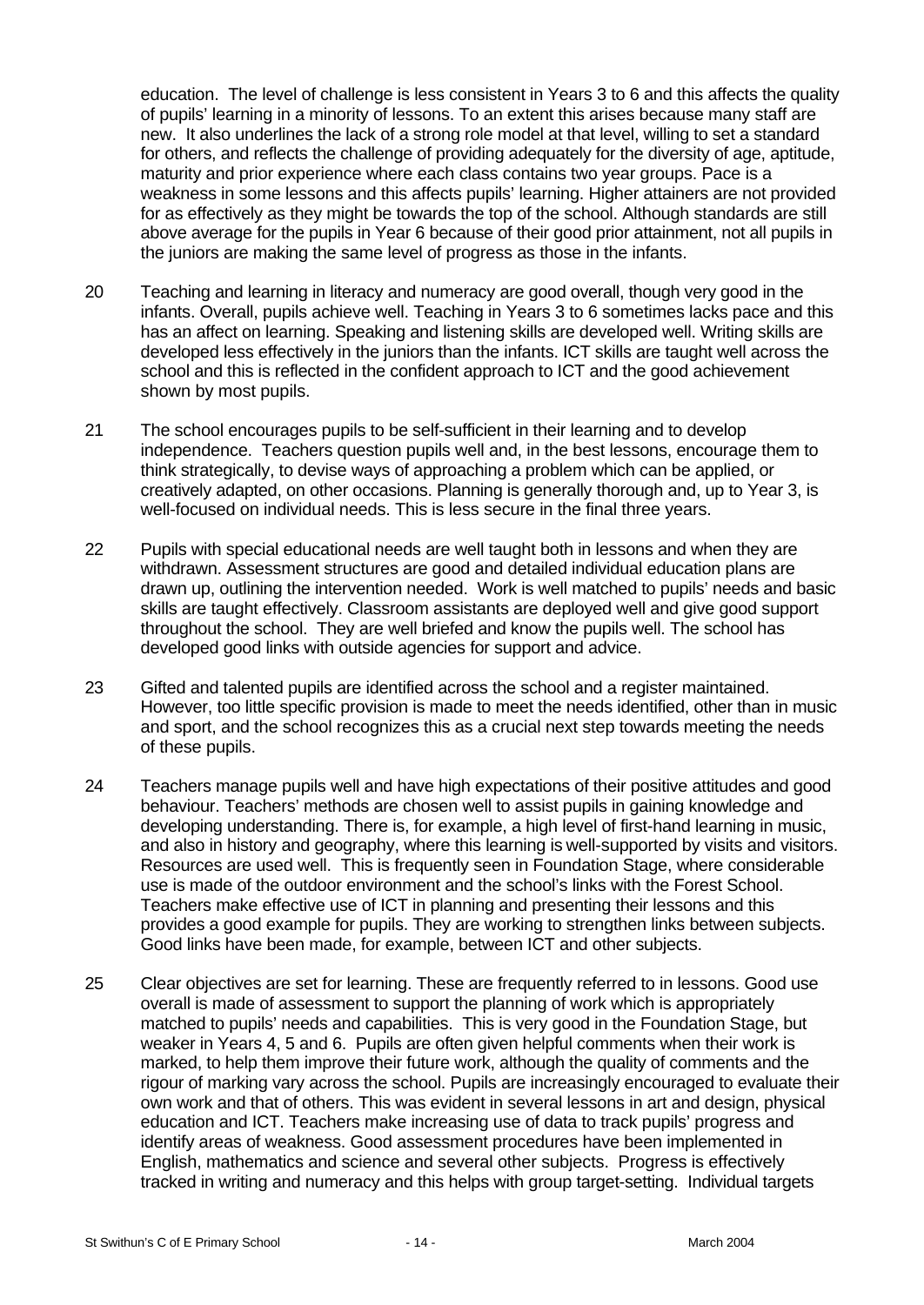are set in English, but not in mathematics. The use of homework to support pupils' achievement is good, with some very good practice in Year 6.

# **The curriculum**

The curriculum is **satisfactory**. Opportunities for enrichment are **good**. Accommodation and resources are **good**.

#### **Main strengths and weaknesses**

- Provision for personal, social, health education and citizenship (PSHCE) is very good and influences all aspects of school life.
- Curricular development in the Foundation Stage is very good.
- Preparation of pupils for the later stages of their education is very good.

- 26 The curriculum, overall, is broad and balanced, meets statutory requirements and includes religious education and collective worship. The curriculum in the Foundation Stage is innovative and is enriched by links with the Forest Schools Project, Kingfisher Nursery and the on-site playgroup. In the Foundation Stage, play and active learning are an essential part of the learning process. In the main school, the quality and range of opportunities provided are good. Planning in two-yearly cycles ensures that pupils in mixed-age classes do not repeat work. The school plans to develop links between subjects further, in order to make learning more coherent. Some good practice, such as the integration of ICT into a range of subjects, is already emerging. However, opportunities for extended writing across the curriculum are limited in the juniors.
- 27 Provision for pupils' personal, social, health education and citizenship is very good and is incorporated into many subjects. Equality of access and opportunity is good overall, but weaker for the more able pupils. Individual differences in terms of race, class, disability, background and gender are positively acknowledged and reflected in the curriculum. Pupils are encouraged to make choices, express opinions and respect other people.
- 28 Preparation for pupils' transfer from the playgroup to the nursery, and from one year group to the next is very good. The transfer of pupils in Year 6 to secondary school is also very good. There are very good links between staff, an effective programme of visits and linked work and activities involving staff, parents and pupils.
- 29 Provision for pupils with special educational needs is good. They are well supported by learning support staff and this enables them to make good progress.
- 30 Opportunities for curricular enrichment are good. Educational visits, visitors and themed weeks, linked to pupils' learning needs, enhance the breadth and quality of their experiences. Good support for learning outside the school day includes opportunities for participation in sport. Participation in the arts, including the choir, orchestra, instrumental music and the art club, is good. Participation in other after-school activities is good.
- 31 The match of teachers and support staff to the curriculum is very good in the Foundation Stage and good in the rest of the school. Accommodation, including the extensive school grounds, is good overall. It is used imaginatively and staff have created a stimulating learning environment. Resources are very good in the Foundation Stage and satisfactory, overall, in the main school. Computer facilities are very good and have contributed significantly to improved standards in ICT.
- 32 Curriculum issues identified in the last inspection report have been dealt with fully. Improvement since the last inspection is satisfactory. Current priorities include the need to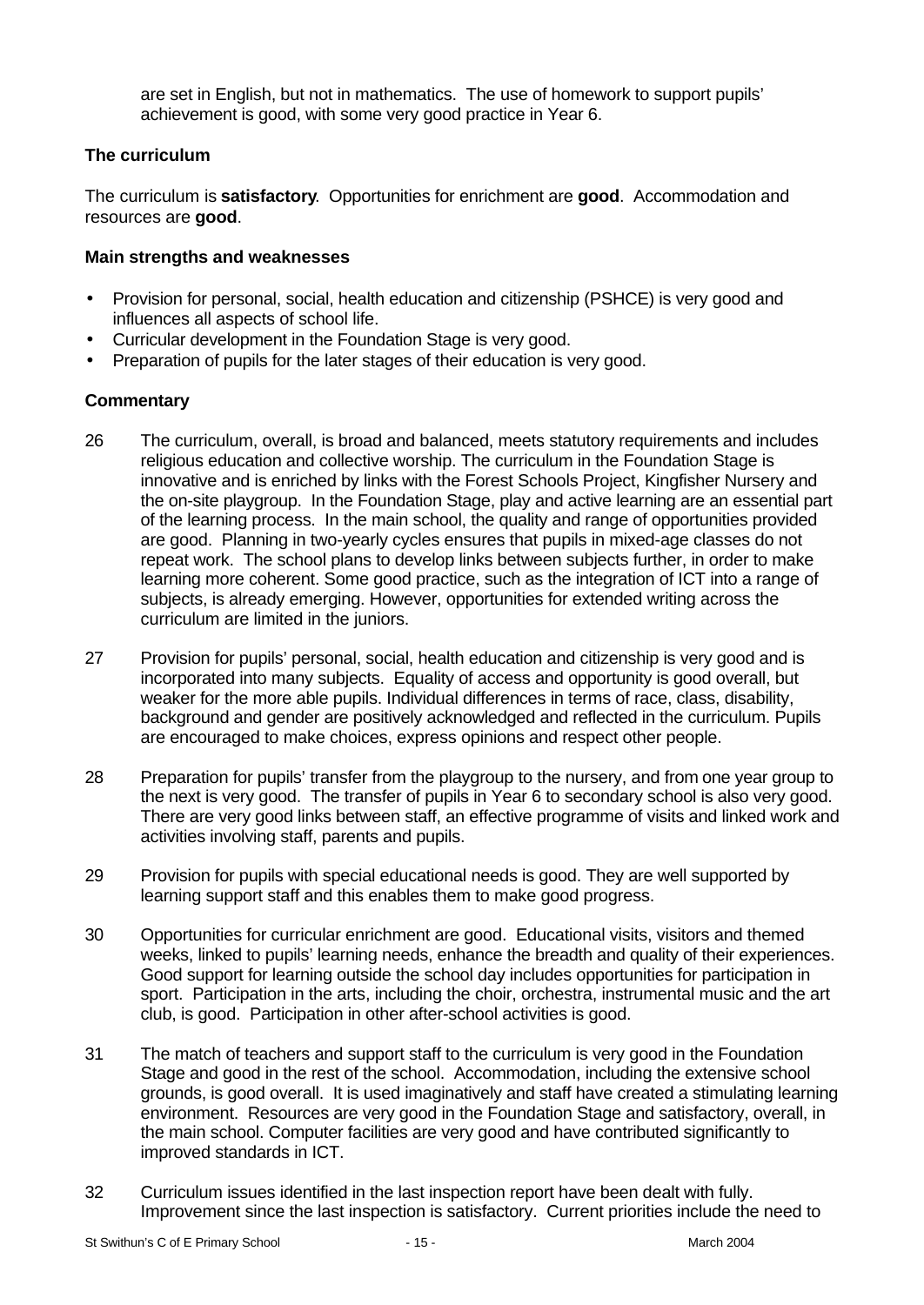improve further provision for higher attaining pupils in the juniors and more planned opportunities for older pupils to develop their writing skills in subjects across the school. In addition, the school might well consider more effective use of time at the start of the school day.

#### **Care, guidance and support**

Systems to ensure pupils' health, safety and welfare are **very good** and pupils are well supported during their time at school. Procedures to monitor and promote pupils' personal and academic development are also **very good**. Pupils feel it is a safe and happy school.

### **Main strengths and weaknesses**

- The school provides a safe, caring and supportive environment where pupils can grow into happy confident individuals.
- The provision to enable pupils from Kingfisher special school to be successfully integrated into the school is very good.
- Procedures to monitor and promote pupils' personal development are very well developed.
- Very good induction arrangements ensure pupils settle quickly into school.
- Pupils feel they are consulted and there is always somebody they can talk to.

# **Commentary**

- 33 The positive features identified at the last inspection have been sustained. St Swithun's is a very caring school that has achieved 'Healthy School' status. Overall provision for pupils' health, welfare and protection is very good and parents are very pleased that their children are well nurtured and supported. Arrangements for child protection and procedures relating to health and safety are well thought through, and governors take their responsibility for health and safety issues conscientiously. The induction process into the school is effectively implemented, with very good links established with the pre-school playgroup. Nursery children settle in happily because of the kind and caring way they are introduced to the school. The integration of pupils from the special school is very well developed, enabling these pupils to access as much of the curriculum as they are able. The transition to secondary schools is very well managed through regular visits and joint projects with secondary school staff. This ensures pupils' progression to the next stage of education is as smooth as possible.
- 34 Procedures to monitor and support pupils' personal and academic development and progress are very good. A comprehensive tracking system establishes a personal profile of pupils as they move through the school. Pupils receive feedback from assessments and are involved in target setting. This helps to highlight areas where they need to improve. The school has good systems of support and guidance for pupils with special education needs. Parents feel the school treats pupils fairly.
- 35 Pupils feel this is a very safe and secure school, that staff know them well, and talk of having forged a trusting relationship with an adult. They are confident that they can turn to a member of staff if they have a problem. Opportunities to consult with pupils and to take their views into consideration are very effectively developed. Pupils take turns to be school council representatives, meeting regularly with senior staff and the school governors. They spoke enthusiastically about changes made following their discussions. They feel this has encouraged them to be more responsible and has given them a greater voice in the school.

#### **Partnership with parents, other schools and the community**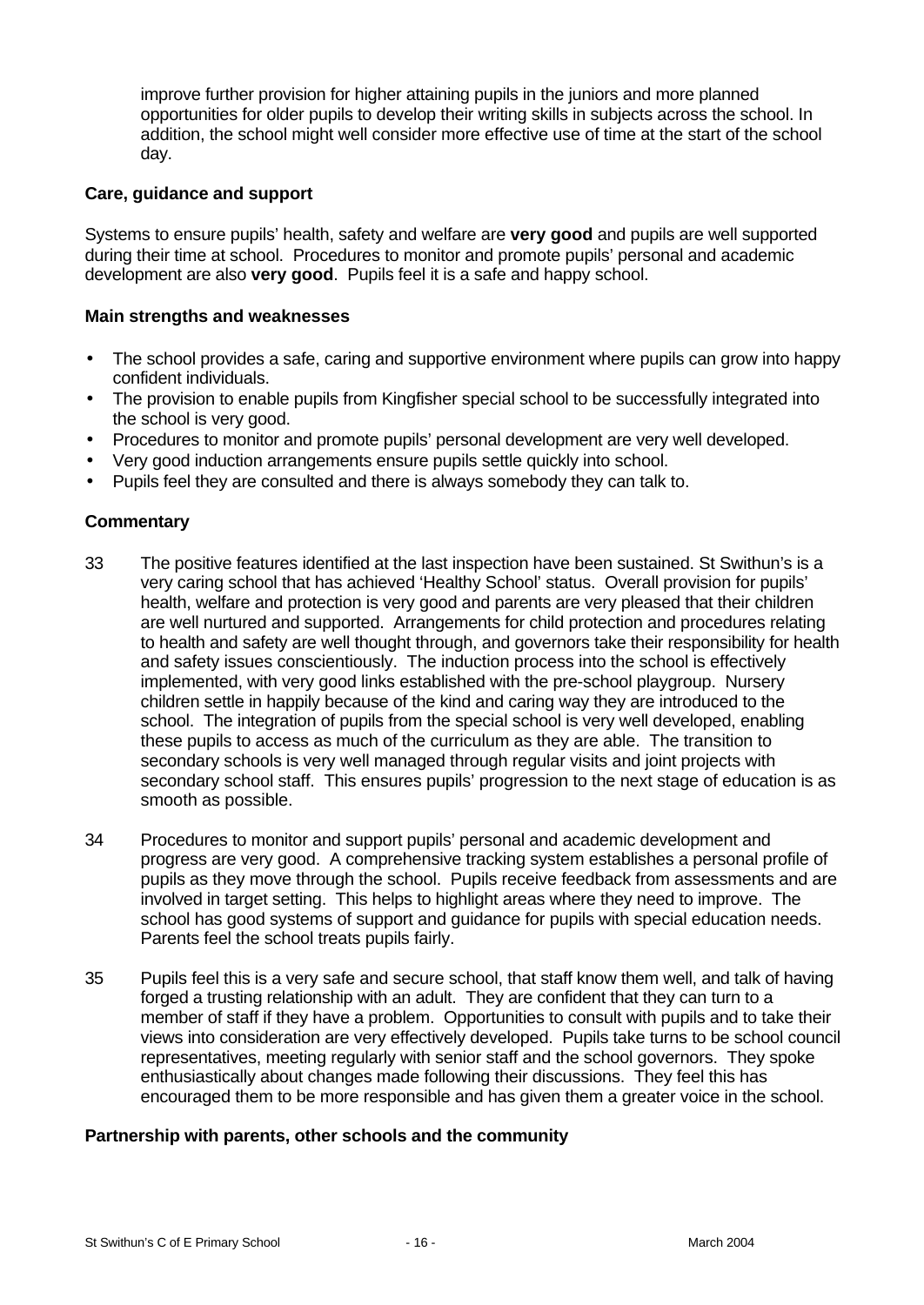Parents have positive views about the school. The partnerships with parents and the local community are **good**. The links with partner institutions, Kingfisher Special School in particular, are **very good** and help enrich pupils' learning opportunities.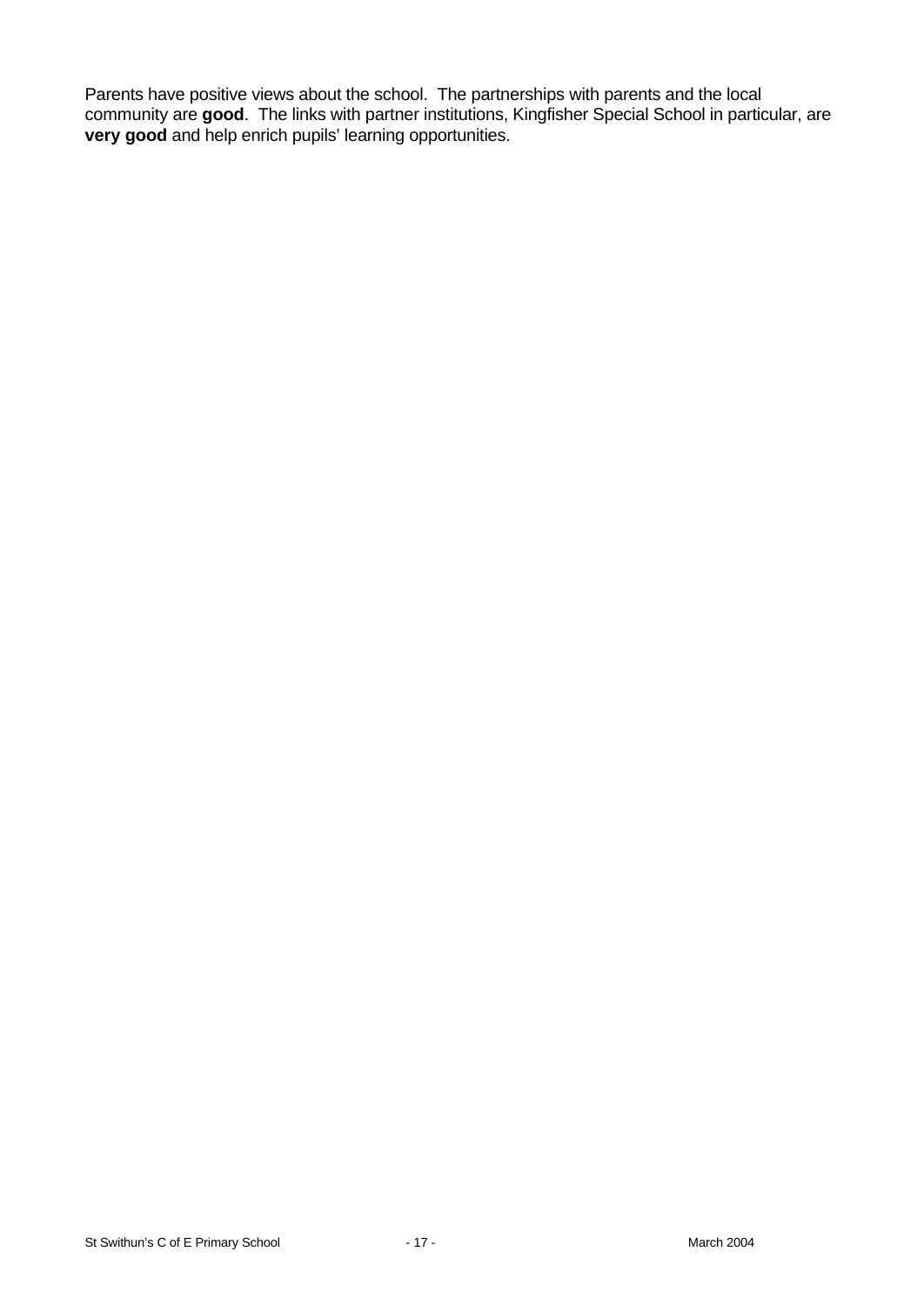#### **Main strengths and weaknesses**

- The school has a supportive parent body; most parents hold the school in high regard.
- The school is a focal point for the village and has good links with the local community, the Forest School and St Swithun's church.
- Very good links with partner institutions promote curriculum development and enrich learning opportunities for pupils.

#### **Commentary**

- 36 The school's close liaison with parents keeps them regularly informed and provides them with many opportunities to become involved in their child's education. This has a very positive effect on pupils' learning and their achievement. Most parents expressed a high level of satisfaction with the school. A significant number live outside the catchment area. Parents feel the school is well managed and find the headteacher and staff highly approachable. However, a small number of parents expressed concerns about the extent to which they were consulted by the school or kept informed about their child's progress. The inspection team feels that the school generally has good systems to keep parents informed and appropriately seeks their views through questionnaires. However, the use of 'pupil post' may have resulted in parents not receiving feedback on the results.
- 37 General information for parents is good. Regular newsletters and the attractive web site keep parents well informed on school events. Curricular information is circulated at the start of each term, to enable parents to see what their children are learning at school and help them at home. Consultation meetings are well attended and workshops keep parents updated on developments. Annual reports to parents are good and clearly state what pupils know, can do and understand. They also indicate the level that pupils are working at in core subject areas and identify targets for improvement. Parents of pupils with special educational needs are kept fully informed of their child's progress and are involved in the review processes.
- 38 Links with the local community are good. Many local people are involved in school events. Pupils take part in local festivals and the Forest School provides a unique learning opportunity for the nursery and Reception children. Strong links have been fostered with St Swithun's church. Parents are invited to help in the school and a number volunteer their support. The parent teacher association organizes regular social events that raise significant funds. This money has been well used to enhance resources and facilities.
- 39 Links with other schools are very good. The use of the old school building by the local playgroup ensures the move into the nursery is very smooth. The partnership with Kingfisher Special School is particularly strong, enabling a number of children to access elements of mainstream education. Very effective liaison between neighbouring primary schools facilitates a sports programme, joint staff development and the sharing of resources. Links with local secondary schools are very well developed and this is clearly impacting on pupils' achievement. Opportunities include visits to Matthew Arnold School in connection with sports, science, English and mathematics. Curricular links across the cluster are well developed.
- 40 Overall, the strengths identified at the last inspection have been sustained well.

### **LEADERSHIP AND MANAGEMENT**

The leadership of the headteacher is **very good**. Management and governance are **good**.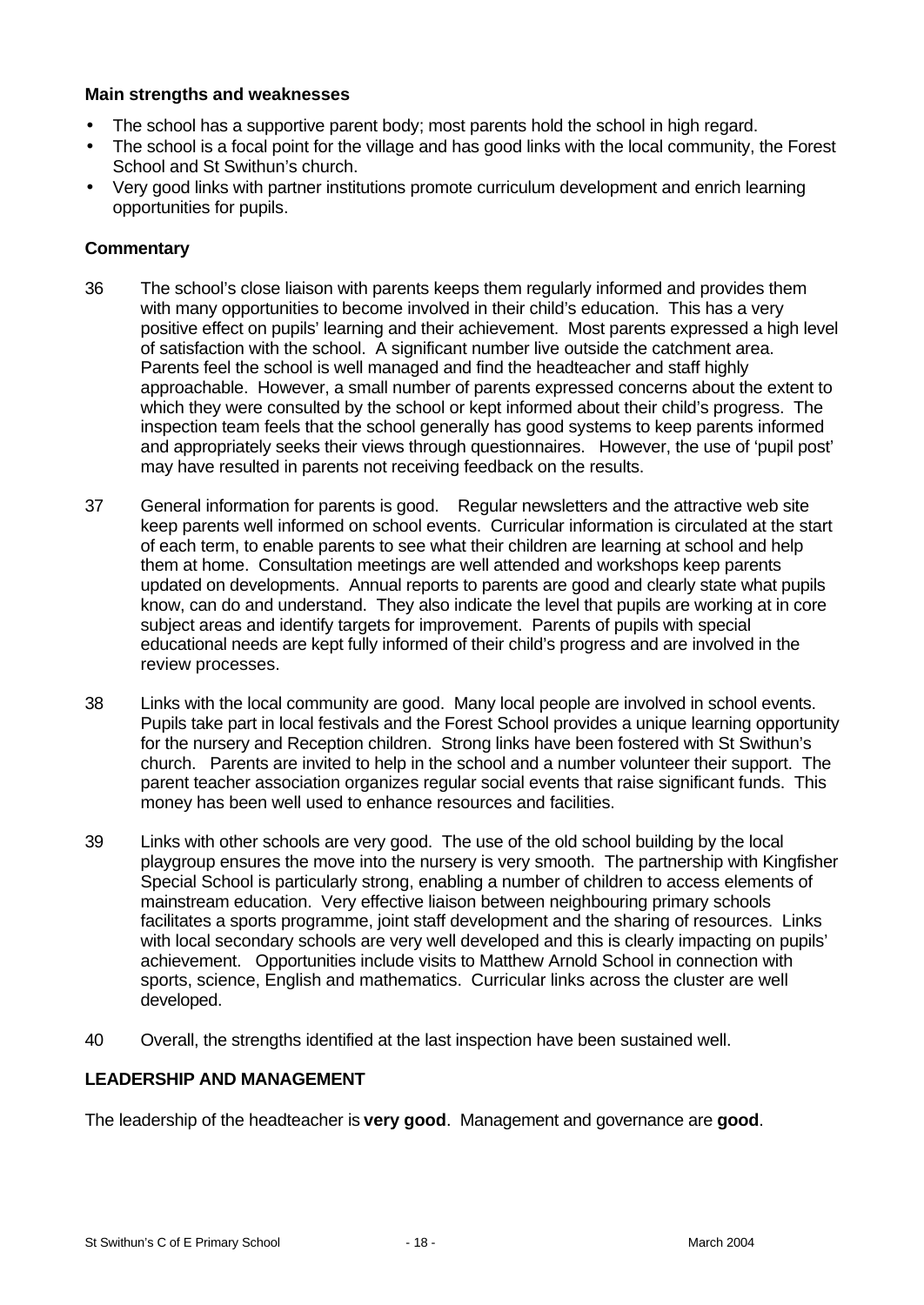#### **Main strengths and weaknesses**

- The headteacher provides very good leadership, with a clear vision for the school.
- Governors are fully involved and informed, and have a good awareness of the school's strengths and weaknesses.
- All key co-ordinators are new to their posts and are not yet fully effective.
- The junior section of the school lacks effective leadership.
- Although routine financial planning is secure, the school continues to be in deficit.

- 41 The leadership of the headteacher is very good. She has a clear vision for the school and has worked to maintain high standards through a period of considerable staff change. The headteacher leads the school with the full confidence of the governors. The school is inclusive and good policies ensure that the needs of most pupils, other than those with particular academic talents, are fully met. All statutory requirements are met.
- 42 The very good leadership of the headteacher has led to the successful establishment of a staff team who are committed to making good provision for the all-round development of pupils. However, stability of staffing has been significantly greater in the lower school than in Years 3 to 6, where there is less consistency in the provision at present. All key co-ordinators took up their posts in the current year. As a result they are not yet fully effective in their roles. There are good procedures for monitoring the work of the school. These are clearly linked to setting targets for staff that are related to performance management. There are very successful systems to support staff new to the school.
- 43 Leadership of the Foundation Stage and Years 1 and 2 is very good. The deputy headteacher, based in the upper school, provides good support in pastoral care and manages ICT provision very well. However, if the school's current needs are to be met, the role of the deputy headteacher requires urgent review and development. The school needs more effective leadership of teaching and learning at senior management level and a greater commitment to the raising of teachers' expectations and to ensuring consistency of quality in the juniors than is currently the case. The physical separation of the junior and infant sections means that junior staff do not necessarily pick up on and benefit from the very good practice and the cohesive approach which underpin the success of the Foundation Stage and the infants.
- 44 The leadership of the work for pupils with special educational needs is very good, ensuring that these pupils are well supported through the very good work of the support staff.
- 45 The management of the school is good. Effective procedures enable the school to run smoothly on a day-to-day basis. There are successful strategies for evaluating how well the school is doing in order to plan for the future. The secretaries provide very effective administrative and financial support.
- 46 The governance of the school is good. The Chair of Governors gives a good direction to the work of the governing body. Governors are well aware of the school's strengths and weaknesses and act as a critical friend. They are fully involved in the development of the School Improvement Plan, and have a very good understanding of the work of the school through regular reports by the headteacher and co-ordinators, and also through personal visits to see at first hand what is going on in their subject areas.
- 47 The teaching assistants support teachers well. There is a good team spirit amongst the staff, particularly in the Foundation Stage and the infants. Staff make a very positive contribution to pupils' learning and there is a shared commitment to ensure that the pupils succeed. Provision for the professional development of staff is good.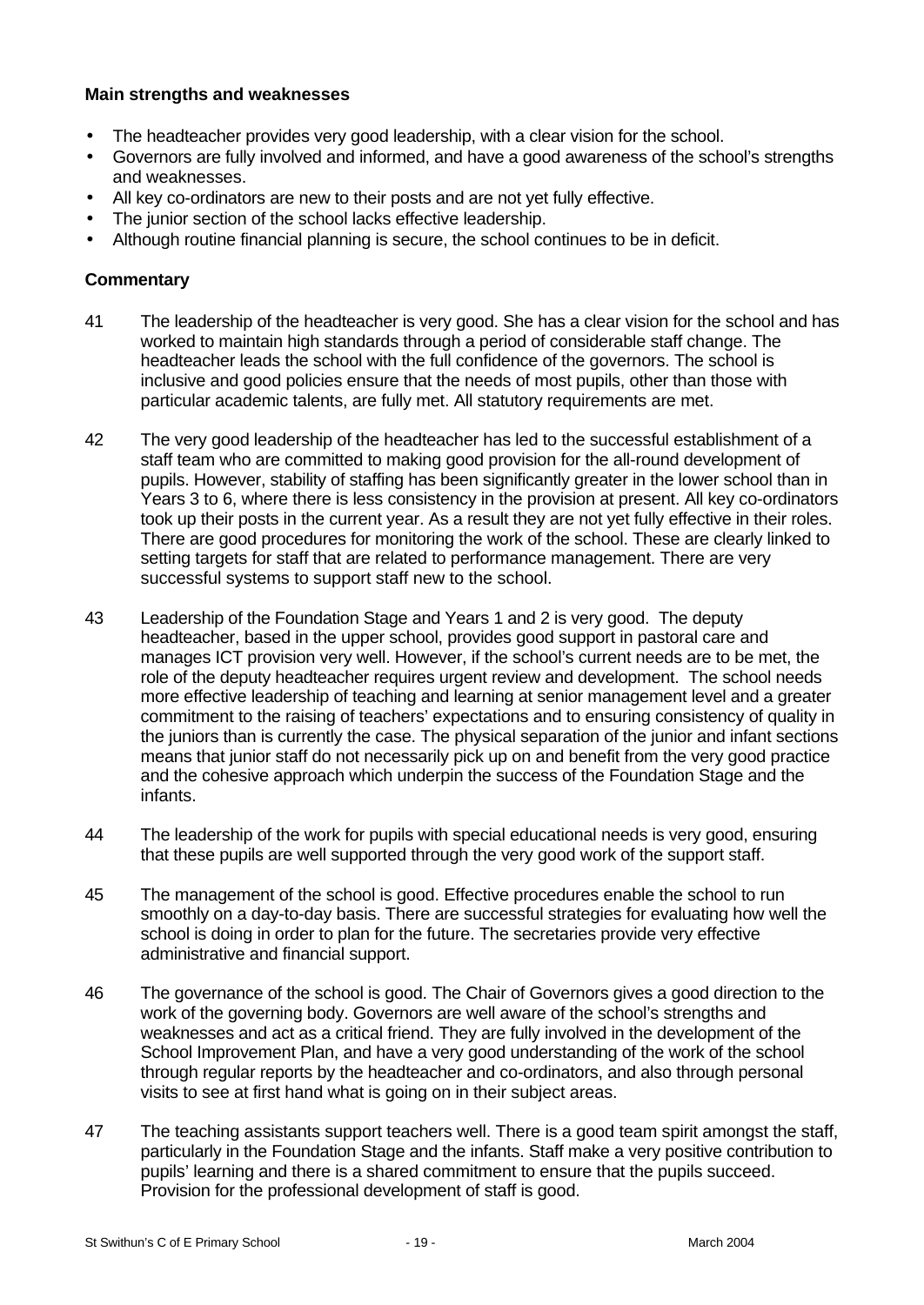#### *Financial information for the period September 2002 to March 2003*

| Income and expenditure $(E)$ |         | Balances (£)                   |  |
|------------------------------|---------|--------------------------------|--|
| Total income                 | 588,124 | Balance from previous year     |  |
| Total expenditure            | 598,760 | Balance carried forward to the |  |
| Expenditure per pupil        | 2,003   |                                |  |

| Income and expenditure $(E)$ |         |  | Balances (£)                        |           |
|------------------------------|---------|--|-------------------------------------|-----------|
| Total income                 | 588.124 |  | Balance from previous year          | (1,927)   |
| Total expenditure            | 598.760 |  | Balance carried forward to the next | (12, 563) |

48 The governing body manages school funds satisfactorily. Governors are rigorous in evaluating the effectiveness of spending decisions. However, the school is in deficit and has been for some years. High costs arising from the need to maintain two large buildings and associated, duplicated overheads are not reflected in the funding received. Falling numbers and financial constraints have compromised efforts to return the budget to a more secure position. However, principles of best value are well understood and applied and efficient systems are in place to ensure that the school gains value for money. Financial and general administration in the school is currently very efficient. The school meets the needs of its pupils well overall and currently provides **good** value for money.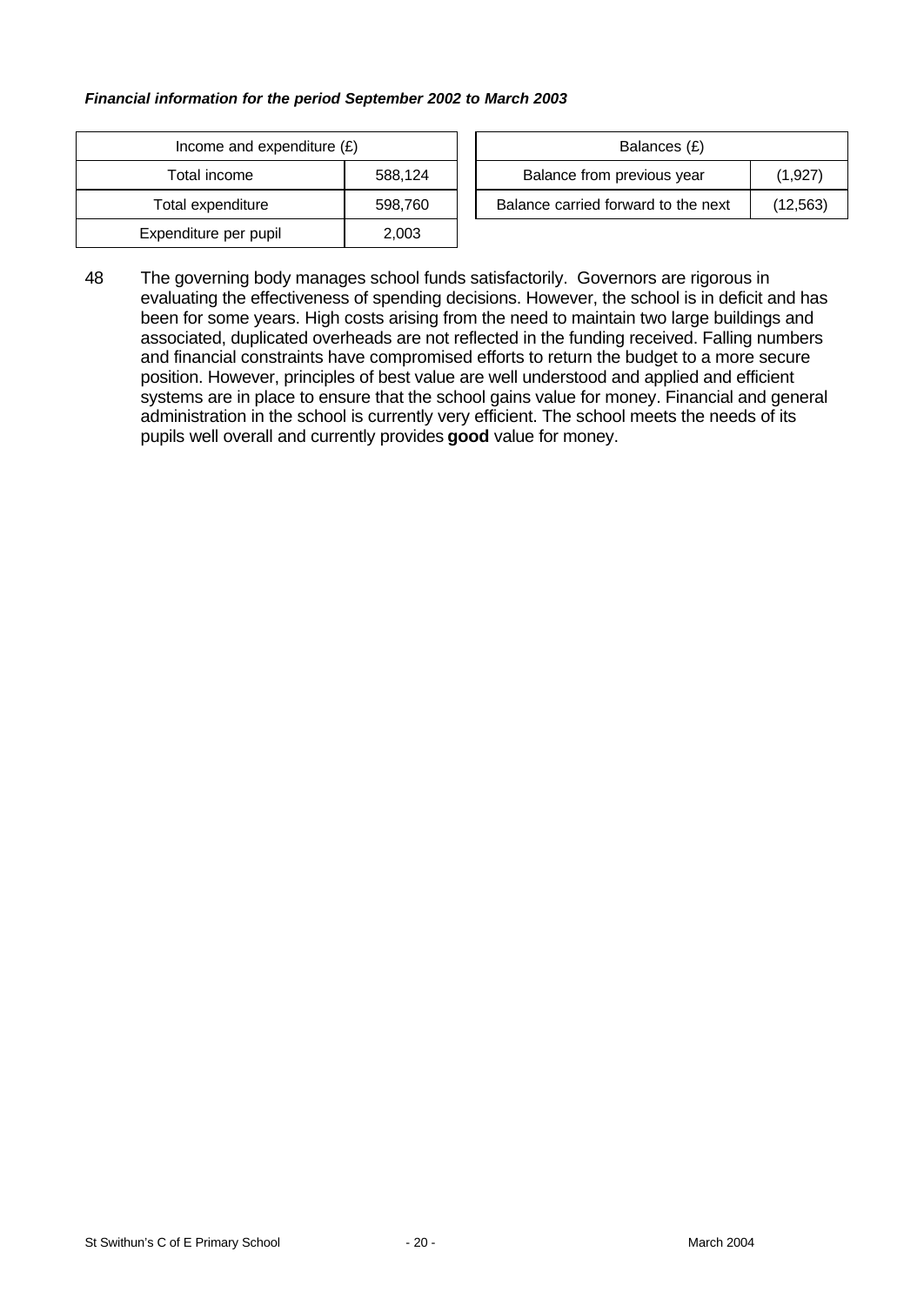# **PART C: THE QUALITY OF EDUCATION IN AREAS OF LEARNING, SUBJECTS AND COURSES**

# **AREAS OF LEARNING IN THE FOUNDATION STAGE**

Provision in the Foundation Stage is **very good.**

Standards on entry to the nursery match expectations for children of this age. Children make good progress and achieve well in the six areas of learning. There is very good support for the small number of pupils with special educational needs and for children from the Kingfisher Nursery who are integrated into the school nursery. The few children for whom English is an additional language achieve well. Standards at the end of the Reception year are above those expected for children of this age in the six areas of learning. The majority of children achieve the early learning goals in all areas of learning and a significant number of children, about 40 per cent, exceed them. Standards are particularly good in creative development.

Leadership and management of the Foundation Stage are very good. The co-ordinator has created a very effective team. An enriched curriculum is in place. Very good teaching in all of the areas of learning in both nursery and Reception leads to very good learning. Strengths of teaching are the very good planning, the encouragement of independence, and the very good contribution of teaching assistants and nursery nurses. Expectations are high. The level of care and the quality of support are very good. Thorough assessment procedures enable staff to respond to children's individual needs. The outdoor area is used very well and is to be further developed, to complement fully the indoor classroom. Improvement since the last inspection is good.

# **PERSONAL, SOCIAL AND EMOTIONAL DEVELOPMENT**

Provision in personal, social and emotional development is **very good.**

#### **Main strengths and weaknesses**

• Very good induction procedures enable children to settle quickly into routines.

#### **Commentary**

- 49 Nursery children make a very good start to their learning. Carefully planned and well-focused activities ensure equality of access to the curriculum for all children. They are encouraged to initiate ideas and manage appropriate tasks. Adults model how to work in the baker's shop, the farmyard and the garden centre. Children respond very well to what is provided and become independent users of the classroom and the outdoor area. Joint planning by nursery and Reception staff ensures a smooth transition of children to the Reception class.
- 50 Children in Reception are encouraged to manage their own time and select and use resources independently. As they take part in group discussions and activities, they become more sensitive to the needs of others. They develop an understanding of right and wrong and accept the need for a common code of behaviour. In talking about themselves, their families and friends, they learn about their feelings, the people who are special to them and those who keep them safe.

#### **COMMUNICATION, LANGUAGE AND LITERACY**

Provision in communication, language and literacy is **very good.**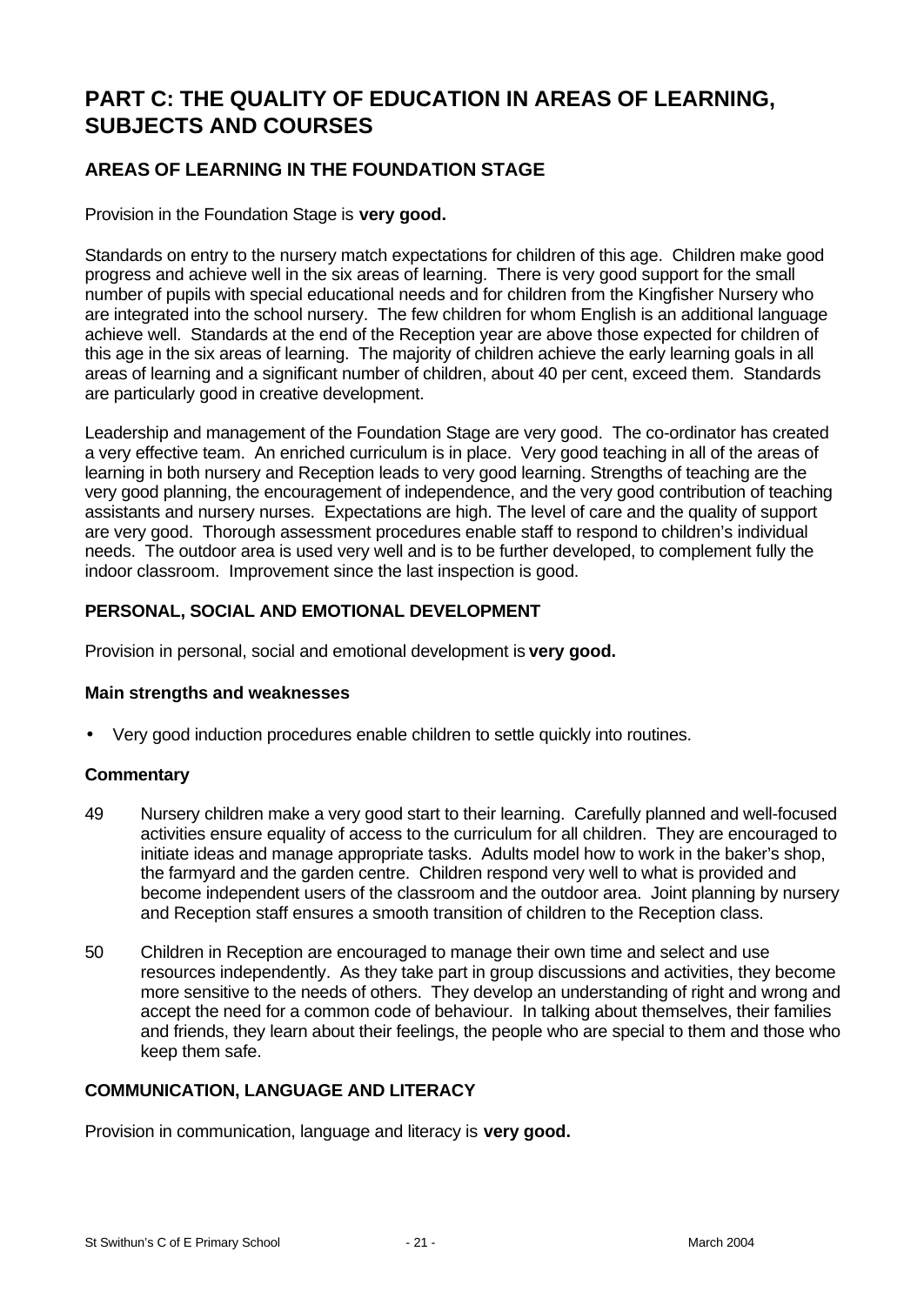#### **Main strengths and weaknesses**

• Speaking, listening, reading and writing skills are taught very well.

#### **Commentary**

- 51 Children in the nursery have well-planned opportunities to develop language skills, with an emphasis on sounds and word-building skills. They respond to questions and learn to speak in extended sentences. They re-enact the story of 'Daisy and the Egg', and develop their imaginations and language through role-play in the baker's shop. They talk confidently about an Easter egg hunt and the differences between real and artificial flowers in the flower shop. Sessions are structured to provide time for sustained concentration, individual choice and decision-making. Children learn to write their names and label objects.
- 52 The National Literacy Strategy is introduced gradually in Reception. The development of speaking and listening skills is a priority. Children extend their vocabulary and use an increasing range of words to express their ideas. They develop their reading skills through listening to traditional stories and poems and reading individually to adults. They learn to sequence instructions. Children develop good letter formation and have many opportunities to apply their writing skills when making lists, signs, directions and sentences.

#### **MATHEMATICAL DEVELOPMENT**

Provision in mathematical development is **very good.**

#### **Main strengths and weaknesses**

• Children's mathematical skills are developed well through carefully-planned practical activities.

#### **Commentary**

- 53 Children in the nursery develop mathematical language through focused play. They show an interest in counting. Most children have some idea of 'more' or 'less' when dealing with small numbers. They sort objects by colour and shape, and make repeating patterns. Many children can describe the properties of simple shapes. Through sand and water play, they develop an understanding of quantity and measurement. Computer programs extend and consolidate their learning.
- 54 The National Numeracy Strategy is introduced gradually in Reception. Oral work is reinforced through practical activities. Children learn the days of the week and begin to understand the meaning of 'yesterday' and 'tomorrow'. Most children count reliably to 10 and beyond. They compare two groups of objects, saying whether they have the same number, or 'more than' or 'less than'. They develop an understanding of capacity and weight, as they fill containers with water or sand, using words such as 'heavier' and 'lighter'. They carry out simple addition and subtraction. Opportunities for mathematical development are developed well across the curriculum.

## **KNOWLEDGE AND UNDERSTANDING OF THE WORLD**

Provision in knowledge and understanding of the world is **very good.**

#### **Main strengths and weaknesses**

• A range of activities develops children's understanding and use of the senses.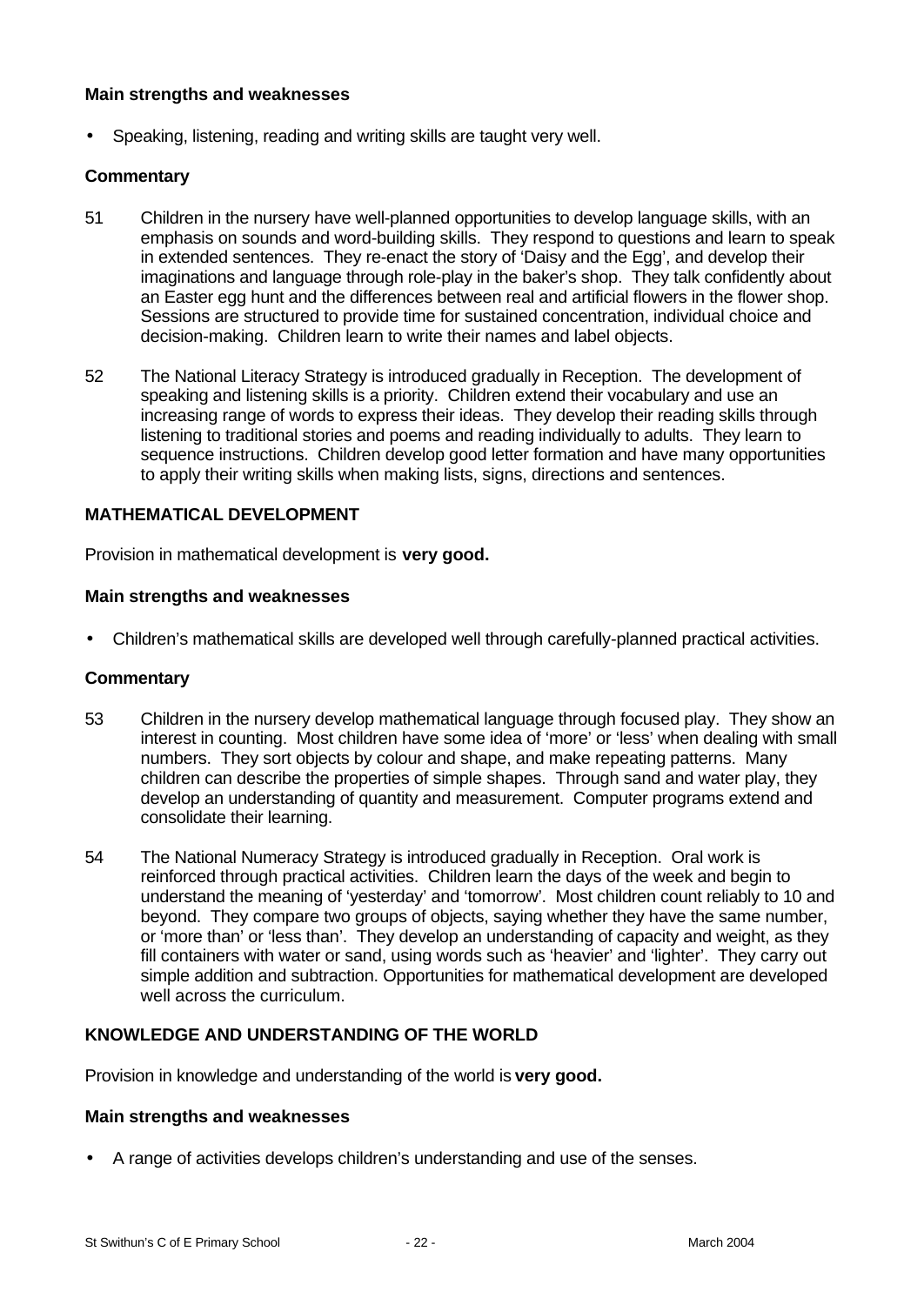# **Commentary**

- 55 Children in the nursery explore the school grounds at different seasons. They plant seeds in the garden and monitor their growth. Their knowledge of why things happen and how things work is successfully developed. They consolidate their understanding of the weather and the environment through visits to the Forest School. They notice changes in the woods from the previous week and make cavemen instruments and stick robots, using sticks and string. They listen to the birds, and collect examples of Spring colours. They have a developing knowledge of special times, such as Christmas, Easter and Harvest.
- 56 In Reception, children show a developing understanding of the past. During their weekly visits to the Forest School, they learn to find items from positional and directional clues, describe a route and identify landmarks and natural features. They use maps, with positions marked on them, to find 10 hidden pictures of Easter eggs. Children use binoculars and magnifying glasses to observe mini beasts. They map the position of the daffodils in the school grounds and look for signs of spring and changes in the pond. Children develop their knowledge of different religions and cultures, as they learn about Divali and Hanukkah. They use a range of software to support the development of their skills in reading, phonics, writing, number, sorting, matching and word processing.

#### **PHYSICAL DEVELOPMENT**

Provision in physical development is **very good.**

#### **Main strengths and weaknesses**

• Children are given many opportunities to respond to rhythm and music.

#### **Commentary**

- 57 Children in the nursery learn to respond to rhythm, music and stories through movement, and learn to start and stop on request. They negotiate space successfully, adjusting speed and changing direction in the well-equipped outdoor area. In the woods, they move with confidence, imagination and safety in vigorous activity, creative contexts and play. With support, they engage in activities requiring hand/eye co-ordination and use one-handed tools and equipment safely.
- 58 Children in Reception demonstrate their ability to move with developing confidence, imagination, control and co-ordination, and an awareness of others, both in the hall and outside. Climbing equipment is used safely. Children use a range of body parts, as they travel along, over and under a range of equipment. Their throwing and catching skills develop, and they learn to roll, kick and strike balls. They learn traditional dances. Their awareness of the importance of exercise develops and they recognise changes that happen to their bodies when they are active. Physical skills in the classroom are taught well and children show increasing skill and control in handling tools and objects safely.

#### **CREATIVE DEVELOPMENT**

Provision for creative development is **very good.**

#### **Main strengths and weaknesses**

• There are many opportunities for imaginative and creative development.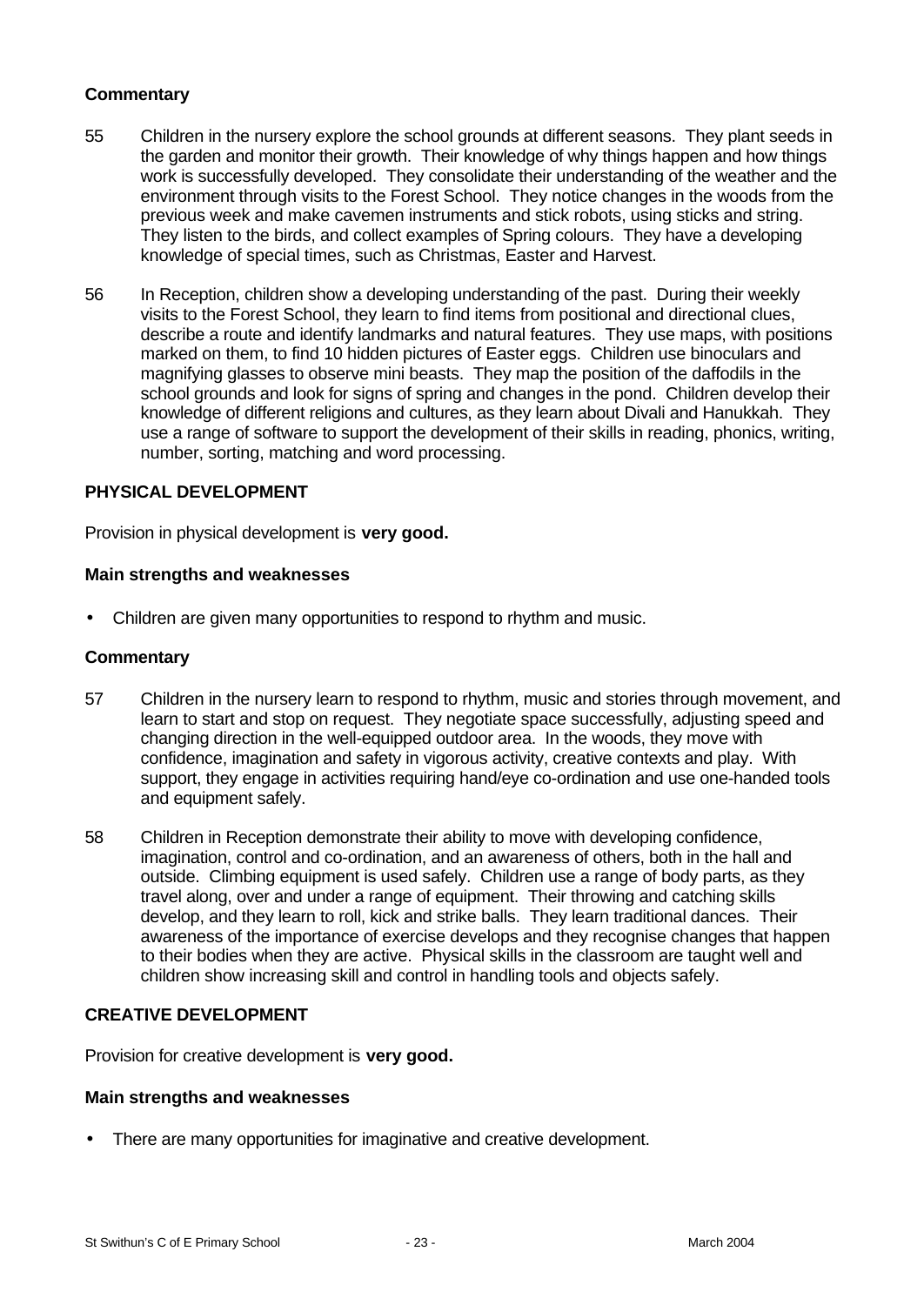# **Commentary**

- 59 Children's creativity in the nursery is developed within stimulating, well-resourced learning areas. They learn to use primary colours and to mix colours. They make models of buildings and work together on collages of owls, jungles, caves, dinosaurs and volcanoes. With guidance and support, they develop the ability to cut and join a variety of materials. Adults encourage them to talk about their work, thereby developing appropriate vocabulary. Children respond to music in an imaginative way.
- 60 Children in Reception extend their competence in drawing, painting, printing and marbling. They work well together in groups as they make sculptures, models of dinosaurs and a garden centre. They study the work of Bridget Riley and Eric Carle. There is a clear focus for each activity. Children express their ideas in dance and accompany music with their bodies, voices and percussion instruments. They explore loud and quiet sounds and sing simple songs from memory.

# **SUBJECTS IN KEY STAGES 1 and 2**

# **ENGLISH**

Provision for English is **good**.

#### **Main strengths and weaknesses**

- Teaching in Years 1 and 2 is consistently very good and as a result pupils achieve standards that are well above the average.
- ICT is effectively used to enhance learning.
- Pupils are well motivated because of the strong relationships established by the teachers.
- Pupils in Years 3 to 6 have too few opportunities to use their reading and writing skills across the curriculum.
- Higher attaining pupils lack a sufficiently interesting curriculum.

- 61 Standards in reading and writing are well above average in Years 1 and 2 because of the very effective teaching and learning. Standards in English are above average in Year 6. However, pupils have too few opportunities to practise their writing in Years 3 to 6. Whilst higher attaining pupils in Years 3 to 6 reach the higher levels in the national tests, their curriculum lacks breadth and interest. The improvement in standards since the last inspection is good.
- 62 Teaching and learning are good overall. Teaching is very good and occasionally excellent in Years 1 and 2. It is good and occasionally satisfactory in Years 3 to 6. The improvement in teaching since the last inspection has been good. Where teaching is best, pupils are engaged and motivated in every moment of the lesson. Speaking and listening skills are developed alongside writing so that pupils are able to use an increasingly varied and interesting vocabulary. Teachers provide models of correct handwriting and punctuation so that pupils can self-correct mistakes, thus increasing their self-confidence. Teaching in Years 3 to 6, however, tends to lack pace and pupils are motivated less effectively than in Years 1 and 2. The wide range of age and ability in each class is not fully reflected in the planning.
- 63 In a Year 3 and 4 lesson, pupils followed a descriptive text on the electronic whiteboard. During the analysis of effective adjectives and similes, images to support the descriptions appeared so that pupils could more clearly see the power of the descriptions. This promoted their learning well.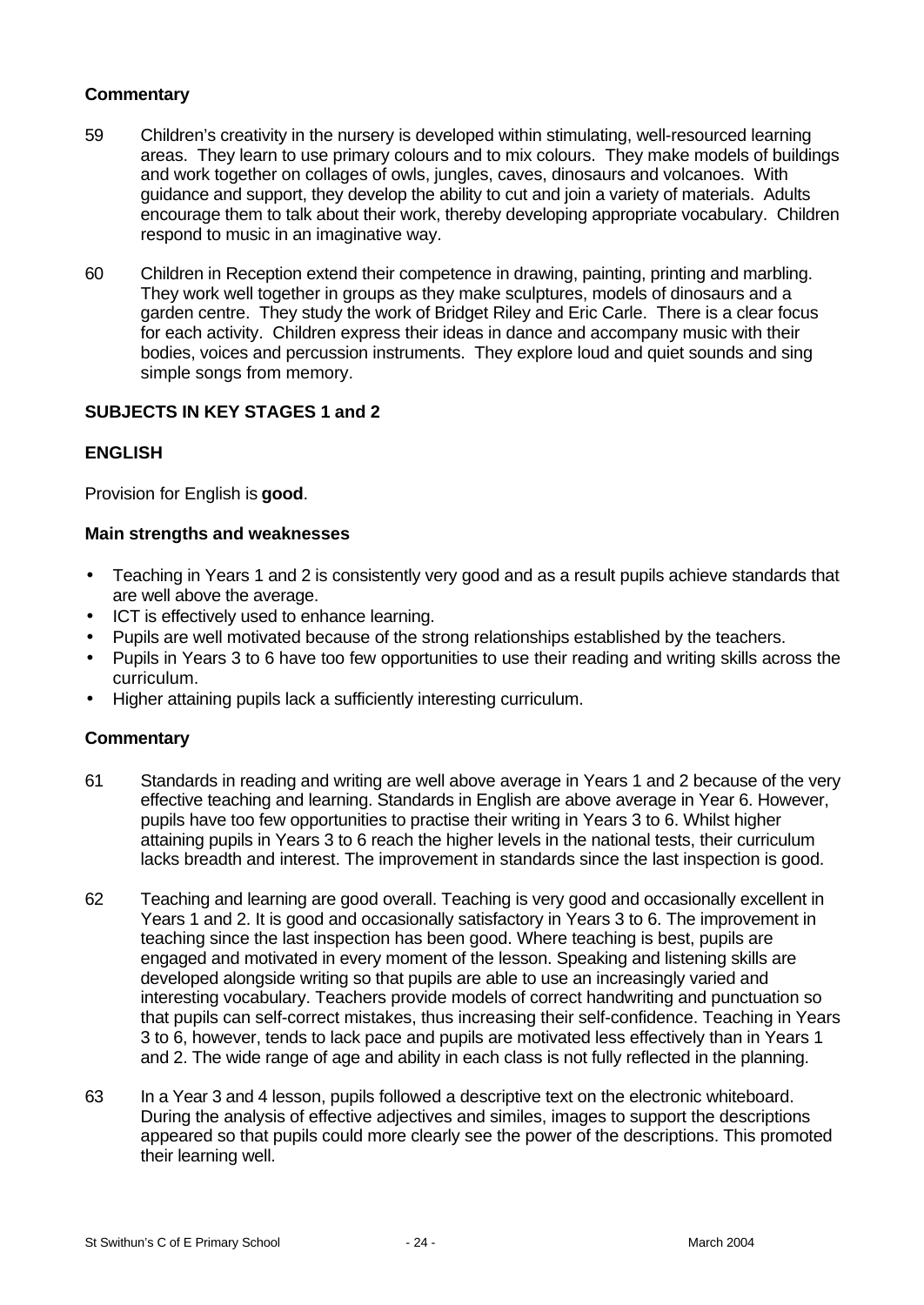- 64 Writing skills are promoted well in Years 1 and 2, but less well in Years 3 to 6. More consistent, planned opportunities for pupils to write in subjects across the curriculum are needed. In Years 1 and 2, good opportunities are afforded pupils to develop their speaking and listening skills. However, in Years 5 and 6 opportunities are less evident as teachers spend relatively long periods in presenting the lesson to pupils, who listen passively. Pupils are very well behaved because of the effective relationships established. This enables teachers to manage and interest their pupils in learning. Pupils are confident readers by Year 2 because they read regularly to adults, and because the teachers carefully monitor their progress. In Years 3 to 6 pupils do not review and evaluate their reading matter effectively and consistently. Thus the ability of pupils to infer and deduce from their reading is inconsistently developed. The choice of books for the more able pupils is limited and pupils in Years 6 have restricted personal choices in selecting fiction and non-fiction texts.
- 65 Leadership and management are satisfactory. The co-ordinator is new to the post and has yet to establish effective teamwork among the newly appointed staff in Years 3 to 6. Where staffing is more established, in Years 1 and 2, effective teamwork supports high standards of teaching and learning. The use of assessment is effective in raising standards of attainment.

#### **Language and literacy across the curriculum**

66 There are not enough planned opportunities for pupils to use their literacy skills across the curriculum in Years 3 to 6. Writing is very well developed in Years 1 and 2. There is good evidence of extended writing in history in Years 4 and 5, where pupils write diaries, reports and narratives. In Years 5 and 6 pupils compile reports on mountain ranges in geography. However, the approach to writing across the curriculum and expectations of what can be achieved are inconsistent. There are insufficient texts, especially non-fiction, to extend the learning of the higher attainers.

#### **MATHEMATICS**

Provision in mathematics is **good** overall.

#### **Main strengths and weaknesses**

- Standards are currently above average in both Years 2 and 6.
- Pupils achieve well overall, particularly in Years 1 and 2, where they are challenged effectively.
- Provision for the older higher attaining pupils is not as well developed as it might be.
- ICT is used well to support learning in mathematics. Teachers make good use of ICT in their teaching.
- Standards of presentation could be improved; teachers' expectations are not high enough, especially in Years 3 to 6.
- Mathematics has a low profile in display in the upper school; there is no systematic approach to organizing mathematics 'areas' in classrooms.

#### **Commentary**

67 Standards in mathematics are above average in Years 2 and 6. While staffing has been very stable in Years 1 and 2, significant changes in Years 3 to 6 in the current year, some very recently, have slowed pupils' progress to some extent. While pupils' achievement is very good in Years 1 and 2, it is satisfactory, overall, in the juniors, where the mixed-age classes, with their wide spread of age and prior attainment, provide an additional challenge for teachers. Pupils with special educational needs make similar progress to the others, but tend to make at least good progress when receiving specific support. In the 2003 tests, an above average proportion of pupils achieved the challenging Level 3 in Year 2, while a similar proportion of pupils achieved the higher Level 5 in Year 6. Within the Year 6 group, pupils who had been in the school for all, or most of, their education added value at an above average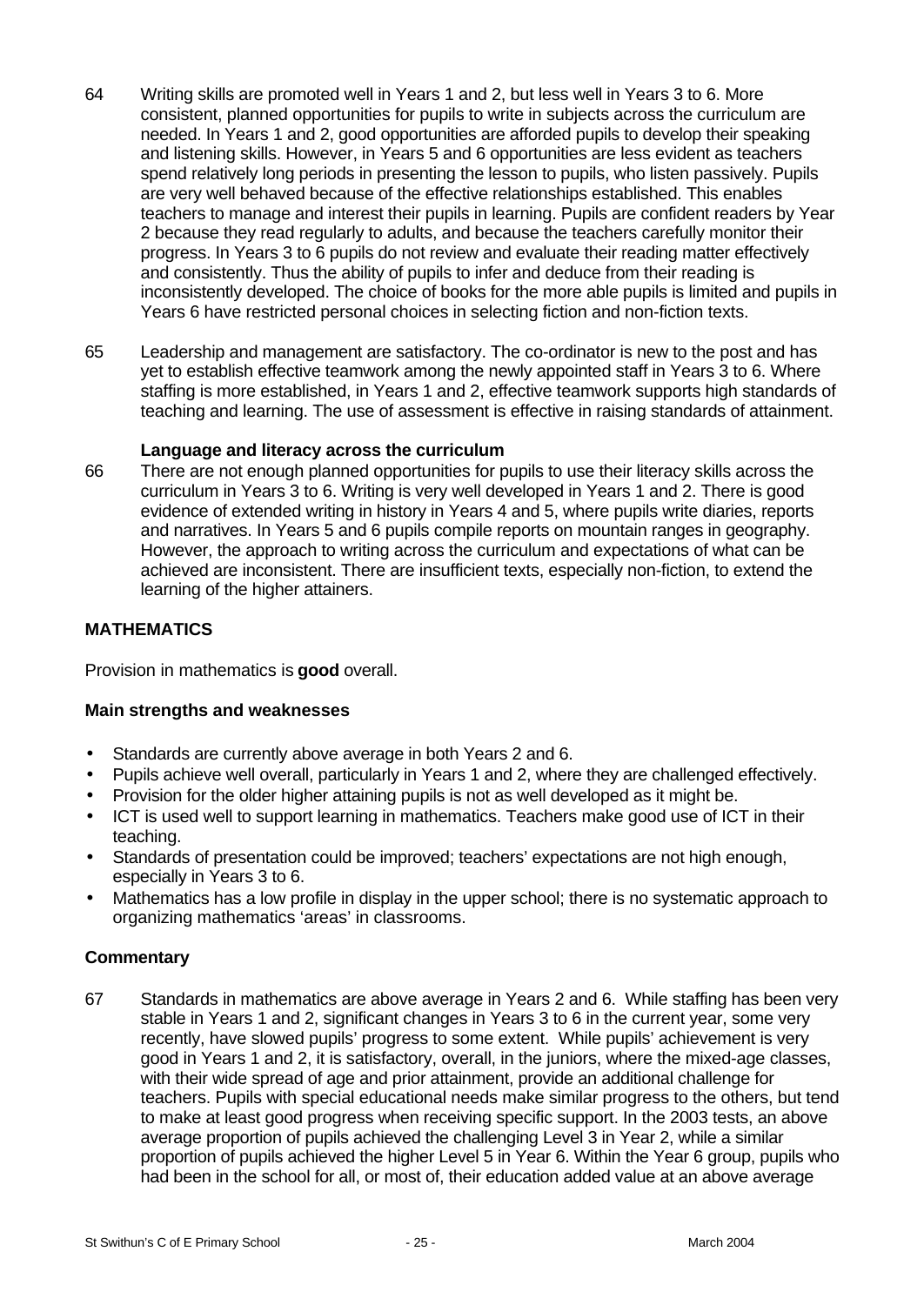rate. Pupils who had recently joined the school recorded a lower level of overall progress. Improvement since the last inspection has been good.

- 68 There is a good focus on reinforcing basic numeracy skills. There are good opportunities for independent recording from an early stage. However, expectations of presentation, while good in the infants, are not as high as they might be in the juniors. This does not contribute well to the systematic raising of standards. In a Year 4 and 5 class, a significant amount of work from the period prior to the end of the autumn term is unmarked and ill-presented. Expectations, presentation and marking improved significantly following a change of staffing in that class. Currently, the level of challenge in lessons is variable. An exceptionally challenging lesson was observed in one Year 2 class, with highly-motivated pupils and excellent learning. These strengths were less evident in some lessons in Years 3 to 6, where the pace was less secure and achievement was satisfactory overall. That said, the oldest pupils have still produced a thorough body of work in the current year. Overall, the school makes satisfactory use of practical and investigative work to secure pupils' understanding of key mathematical concepts at present.
- 69 Teaching and learning are good overall. Planning is a strength across the school. However, support for the higher attainers is patchy in the juniors and the school acknowledges this as an area for development. Most lessons proceed at a good pace and the initial input is usually effective, showing good knowledge and understanding of the subject. Occasionally teachers talk for too long and do not allow pupils enough time to work independently. In the best lessons, teachers challenge pupils to think and to develop strategies to enable them to deal with mathematical problems. This was seen, for example, in an effective Years 5 and 6 lesson on percentage increase and decrease. Staff use ICT well in their presentation of topics and this motivates pupils successfully. The use of ICT by pupils in mathematics lessons is also good and several classes were observed in the ICT suite, or using the mobile laptops in Year 2. Teachers use mathematical language well and question pupils carefully to ensure that they understand. Across the school, pupils' learning is underpinned well by the positive attitudes which they bring to their work and by their ability to work co-operatively.
- 70 Teachers use assessment well to guide the planning of future work. The school has identified targets for each year group, but has not yet moved on to individual target-setting. Pupils are encouraged to evaluate their own understanding and this is an emerging strength. Marking is broadly satisfactory in most classes, with some guidance as to how pupils can improve their performance. However, the quality and usefulness of the guidance varies across the school. Homework arrangements are good. This is particularly well-developed in Year 6.
- 71 The leadership of the subject is satisfactory. The co-ordinator is new but, although there has been limited time for monitoring, has a secure grasp of the subject's strengths and areas for development. Mathematics has, at present, a low profile in display and the approach to establishing mathematics 'areas' in classrooms is inconsistent, particularly in the junior classes.

#### **Mathematics across the curriculum**

72 Pupils use mathematics well to support their work in other subjects, primarily in science, geography and design and technology. They use graphs and tables to record data in science and practise their skills in measuring when they undertake practical tasks in design and technology. There are very good links with ICT.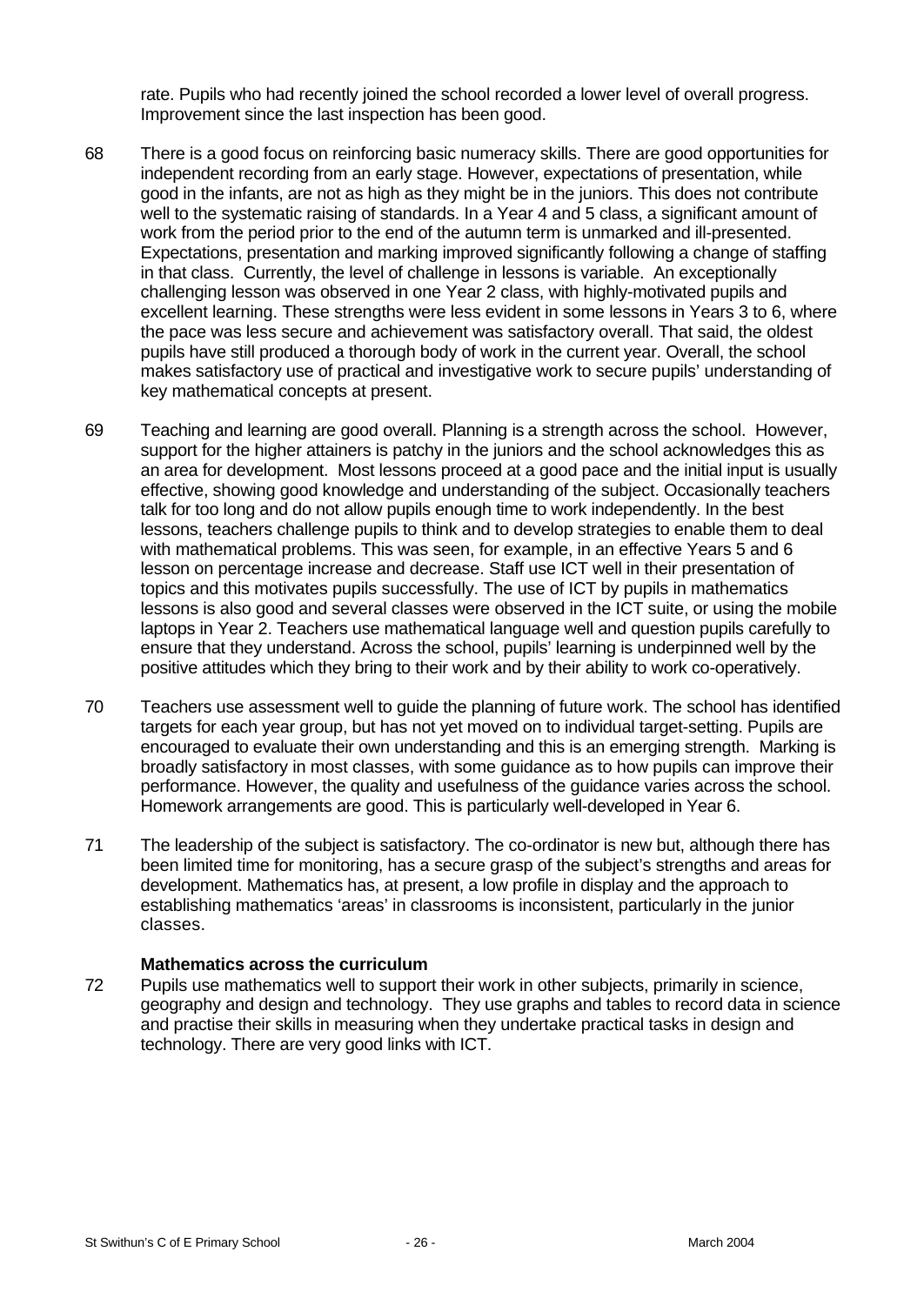# **SCIENCE**

Provision in science is **good.**

#### **Main strengths and weaknesses**

- Emphasis on investigative skills and a consistent approach to recording results have a positive effect on pupils' achievement.
- Good use is made of visits to support and extend pupils' learning in science.
- Staff use assessment well to support planning in science.

# **Commentary**

- 73 Standards are above average in Year 2 and a significant number of pupils exceed the expectations for their age. This represents good progress in relation to pupils' attainment on entry. They achieve well as a result of the dynamic teaching. Standards in Year 6 are also above average and a significant number of pupils (45 per cent) exceed the expected level. This represents good progress in relation to pupils' prior attainment. Overall, they achieve well, although there are some variations from class to class.
- 74 Teaching and learning are good, overall. They are very good in Years 1and 2 and good in Years 3 to 6. Teaching ranged from satisfactory to excellent in the four lessons observed. The strengths of teaching are teachers' planning, the insistence on high standards of behaviour and the promotion of equality of opportunity for all pupils. There is a strong emphasis on practical activities. Pupils are encouraged to question, observe, predict, carry out scientific experiments and draw conclusions from the evidence. During the inspection, pupils in Year 2 successfully carried out a fair test to see how far a car, pushed down a ramp, would travel on different surfaces. They were encouraged to link cause and effect. More able pupils recorded their results on a spreadsheet. Pupils in Year 6, having already investigated the beneficial effects of micro-organisms, investigated their effects on causing disease. The use of drama enabled all pupils to increase their knowledge, skills and understanding.
- 75 Leadership and management are satisfactory. The recently appointed subject leader provides a good role model for staff and pupils and has created an effective team. She has a clear vision for the future development of the subject and is beginning to develop the environmental area and pond. Assessment is thorough and constructive and is used well to meet pupils' needs. An annual assessment of investigative skills identifies where skills need to be developed in planning, teaching and learning. The curriculum is enriched by science weeks and space weeks. Foundation Stage children participate in the Forest Schools Project, one afternoon each week. Visits by different year groups are made to Bagley Woods, Foxcombe Woods, Amersham Field Centre and Beale Park. Good resources have a positive effect on leaning. The most able pupils in Years 5 and 6 attend a summer school at the local secondary Science College. Improvement since the last inspection has been good, particularly in the quality of teaching and in overall standards.

# **INFORMATION AND COMMUNICATION TECHNOLOGY**

Provision in information and communication technology (ICT) is **very good.**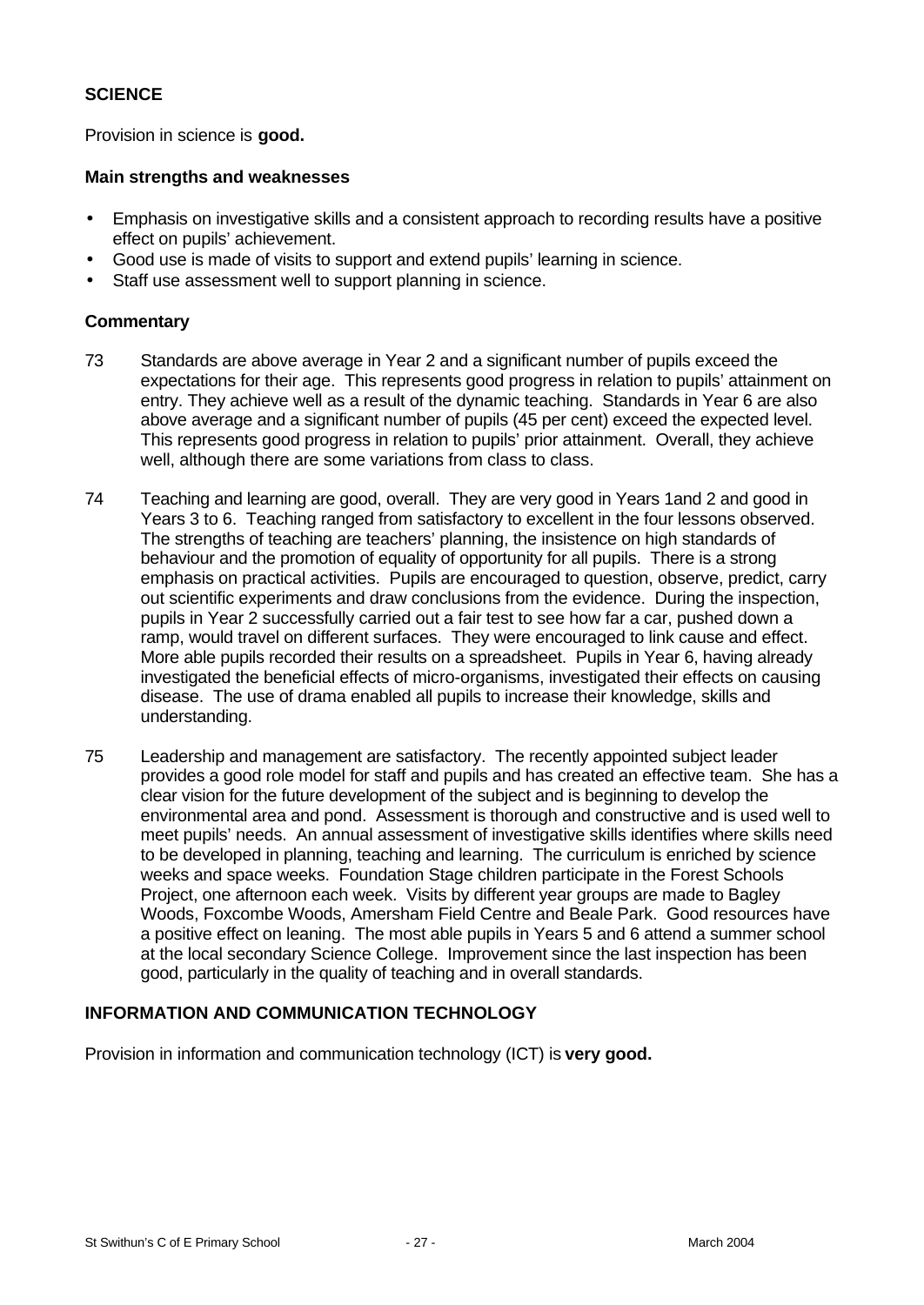#### **Main strengths and weaknesses**

- Standards are above average overall and particularly good in Years 2, 3 and 4. Skills are developed well across the school. Pupils are achieving well.
- ICT is planned for well in subjects across the curriculum.
- The subject is very well-resourced. Pupils have good access to computers.
- Staff make good use of ICT in their teaching. They are, in this respect, good role models for pupils.
- The co-ordinator is knowledgeable and highly effective in her role. She supports colleagues very well, but has limited time to meet her responsibilities.

- 76 Standards are well above those normally found at the end of Year 2. Standards are above average overall by the end of Year 6. Not all of the older pupils have benefited from the consistency of input and quality of resources enjoyed by younger pupils now coming through the school. However, pupils achieve well across the school, though achievement is best at present in the infants because of the high quality teaching in that phase. Pupils enjoy using computers and, in the lessons observed, made good progress. As a result they are proficient at logging on, accessing files and saving and storing information by Year 2. Pupils in Year 6 are able to use spreadsheets confidently, when given the opportunity. They can organise and adapt information to make it interesting and exciting. Year 4 and 5 pupils are skilled in preparing Powerpoint presentations. The well-planned development of ICT elements in subjects across the curriculum is a particular strength. Several examples were observed, with ICT often used to support learning in mathematics.
- 77 The quality of teaching and learning was good overall in the lessons seen, enabling pupils to achieve well. However, teaching is best, and often very good, in the infants. Pace is sometimes an issue in the juniors, when staff lack confidence in managing the suite and give too few opportunities to pupils to take responsibility and extend themselves. Good training has contributed towards the evident confidence of the majority of teaching and non-teaching staff when teaching skills to pupils. Highly effective support from the knowledgeable coordinator enables all staff to improve their knowledge and skills. The ICT suite is used efficiently and provides excellent opportunities for pupils. The wireless laptops in the infant school are used well, though these have been prone to technical problems that have restricted their use recently.
- 78 Teachers begin their lessons by revising previous work. They explain which new skills the pupils will learn, thereby providing a clear focus for the lesson. There is good support for those experiencing difficulties and for pupils with special educational needs. Classroom assistants, where available, are well deployed and greater support is given to the younger pupils to promote good achievement. All pupils have opportunities to consolidate and extend their knowledge and skills. Faster learning pupils are set higher challenges in the infants and in Years 3 and 4. This is a less strong feature in Years 5 and 6 and affects their achievement. Pupils are enthusiastic and enjoy the visual approach to learning. They use the internet for research and there is good evidence of the use of digital photography around the school. Staff set a good example for pupils with their skilled use of laptops and interactive whiteboards during lessons. This is an effective device in engaging pupils' attention and interest. Good examples were seen of staff using the Intel microscope in science.
- 79 Leadership of ICT is very good. Progress since the last inspection has been good. There is a clear action plan for the future development of the subject. Basic assessment procedures have been implemented and the co-ordinator has a good overview of work across the school. However, the co-ordinator also provides all the technical support within both buildings. Given the high level of resourcing and the considerable number of computers in the school, this is a time-consuming and ultimately unsustainable responsibility.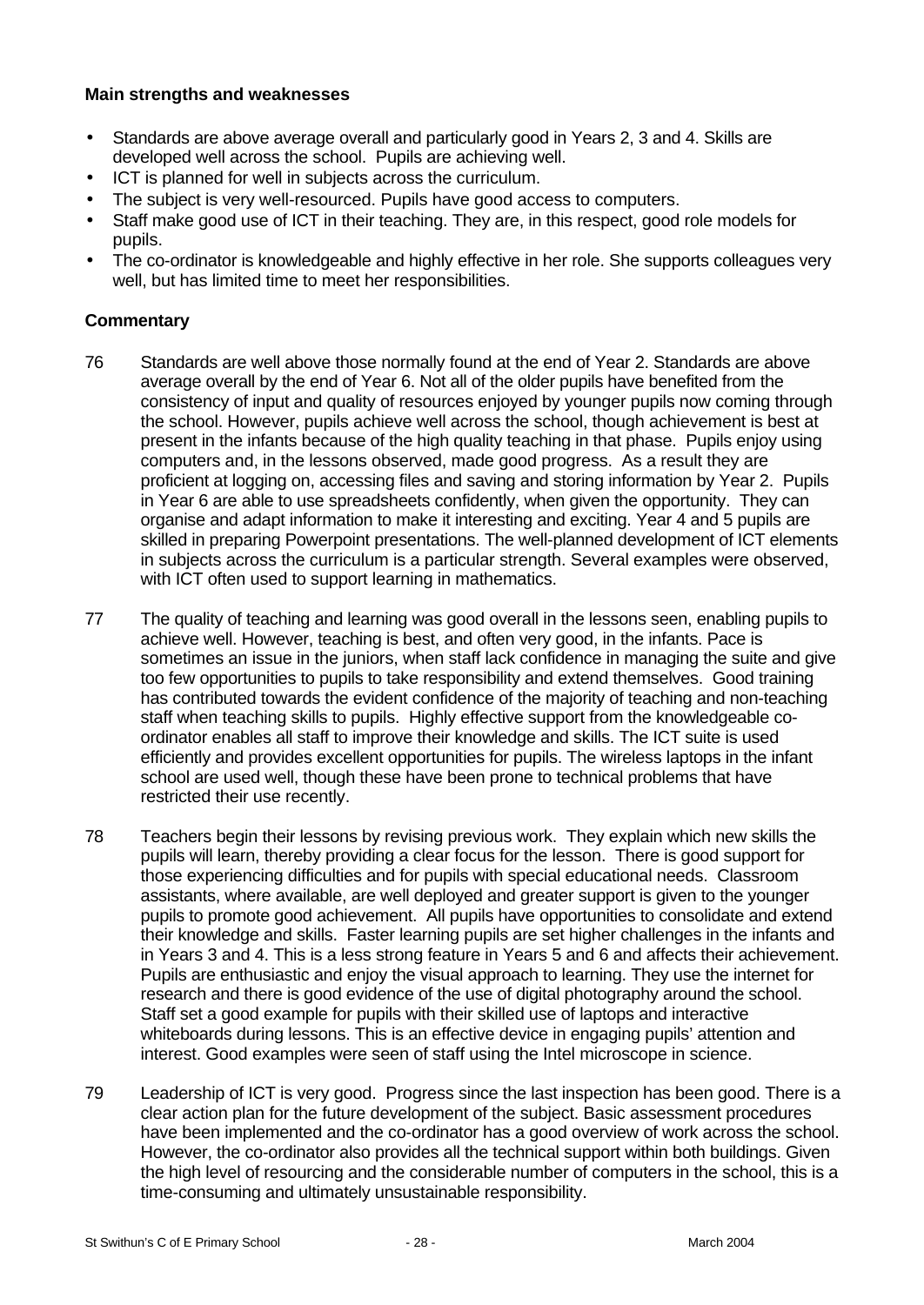#### **Information and communication technology across the curriculum**

80 ICT is used very well across other curriculum areas, and this continues to be a developing area. Current strengths are: a good range of word-processing across the year groups, spreadsheets to support investigative work in science and geography, data work from mathematics, as well as the wholly skills-based activities which are covered in specific ICT lessons. Digital cameras are used regularly.

# **HUMANITIES**

#### **History**

No history lessons were observed during the inspection. The evidence from pupils' work from selfevaluation by the school indicates that the requirements of the National Curriculum are covered and that standards are likely to be around the level expected in relation to pupils' age. In Years 1and 2, pupils can sequence the events in the rescue of sailors by Grace Darling. They understand the significance of Remembrance Sunday. Their learning is well supported by visits and by visitors to the school. However, there is insufficient development of evidence, chronology, knowledge and understanding and research in Years 3 to 6. In Years 4 and 5 there are good opportunities for using writing to expand pupils' skills and interest in the subject.

#### **Geography**

The provision for geography is **satisfactory**.

#### **Main strengths and weaknesses**

- ICT is used effectively in presentations.
- Planning does not take account of the needs of the highest attainers.

- 81 Standards in geography are in line with those normally expected of pupils by Year 2 and Year 6. In Year 6 pupils compile reports on mountain ranges from information gathered from textbooks and the internet. Pupils present these reports in various ways some using printed and visual ICT. The planning and consistency of teaching and learning have improved since the last inspection.
- 82 In Year 2 pupils investigate the human and physical features of a western Scottish island. They can locate features on a simple map using squared co-ordinates.
- 83 In Year 4 pupils explore the implications of economic development on the tropical rain forests. They understand the competing interests of loggers, farmers and conservationists. They understand he significance of road building in those areas. In Year 6 pupils understand the initial classification of mountain types, Everest being a 'domed mountain'. They understand the ways in which moving earth plates created the mountain ranges. In their study of Snowdonia pupils explore the effects of tourism on the area. They investigate ways of managing this through a National Park.
- 84 The quality of teaching and learning observed in Years 3 to 6 is satisfactory. Pupils respond well to their research projects and standards of presentation are high. Pupils are interested in their learning because of the good relationships established by the teachers; as a result pupils' achievement is good. Whilst teachers expect pupils to achieve well, too little planned guidance is given to the higher attaining pupils as to how the highest standards can be reached. This affects their achievement.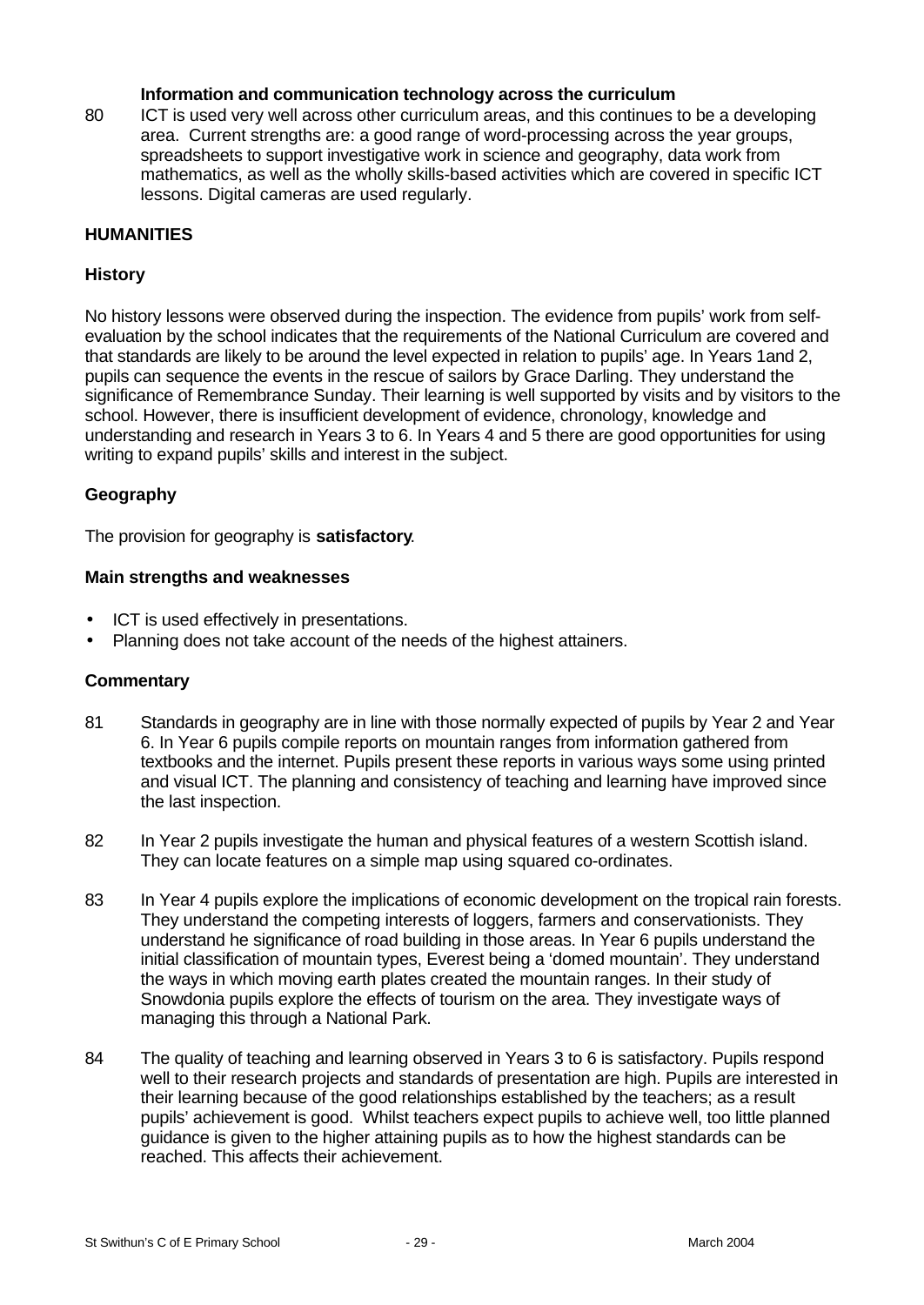### **Religious education**

Provision in religious education is **good.**

## **Main strengths and weaknesses**

- Pupils in Year 6 have a good knowledge of Christianity and a developing knowledge of Judaism and Islam.
- Pupils' spiritual development is enhanced through the very good links with the parish church.

# **Commentary**

- 85 Standards in Year 2 are above those expected in the Oxfordshire Agreed Syllabus. Pupils of all abilities make good progress and achieve well. Pupils in Years 3 to 6 achieve satisfactorily and standards in Year 6 match those expected. Pupils in Year 2 have a developing awareness of the importance of key figures, sacred places and special books in Christianity and Judaism. Year 6 pupils have an understanding of the origin and role of the Christian Church and a developing knowledge of Judaism and Islam. All staff have received training in the use of drama in religious education.
- 86 During the inspection, pupils in Year 1 explored a church service through role play. Pupils in Years 5 and 6 discussed the question, 'Why is Easter important for Christians?'. In an excellent lesson in Year 2, the classroom became a theatre. Pupils took on the role of Jesus' friends, and expressed sadness, a sense of loss, anger and frustration, as they watched him die on the cross. Later, as they took on the role of the three women who discovered the empty tomb, they shook in fear as the earth trembled and an angel appeared. They listened in amazement to the words of the angel, and then saw the risen Jesus. When they carried the message of Jesus to his disciples, the disciples expressed a variety of feelings: awe, wonder, instant belief, joy, sadness and unbelief. One child described Jesus' approach to the disciples in the upper room. He said, 'Jesus would be kind and forgiving because he is God's son, who is loving and caring'. It was a privilege to be present at such a reverent and sincere expression of faith.
- 87 Teaching is good, overall, and leads to good learning for all pupils. It is very good in Years 1 and 2, where the strengths of teaching are teachers' sincerity, their very good subject knowledge and the effective teaching methods they use. Teaching is good overall in Years 3 to 6, but with some weaker aspects, such as pace, which tend to reduce the progress made. Overall, assessment is thorough and constructive and enables teachers to respond to pupils' individual needs. The curriculum builds upon pupils' own experiences and cultural identity, and helps them to understand the concepts specific to a faith tradition. Pupils' spiritual development is enhanced through daily assemblies and visits to the church. Their moral development is encouraged through stories relating to love, forgiveness and care and respect for all life. The study of major world religions enhances cultural development. Social development takes place through groupings, visits and visitors. Leadership is very good and the subject is managed well. Priorities for development are appropriate and good resources support pupils' learning. Improvement since the last inspection has been good.

# **CREATIVE, AESTHETIC, PRACTICAL AND PHYSICAL SUBJECTS**

88 Only a small number of lessons were seen in **physical education**, none of these were in Year 5 or 6. It was not possible, therefore, to make a judgement on overall provision. However, from the work seen it is likely that standards are above average in Years 1 and 2. There is no indication as to likely overall standards in Years 3 to 6. That said, almost all pupils achieve the expected swimming standard (25 metres unaided) during their time in the juniors and the school football teams have a long record of success in local competitions.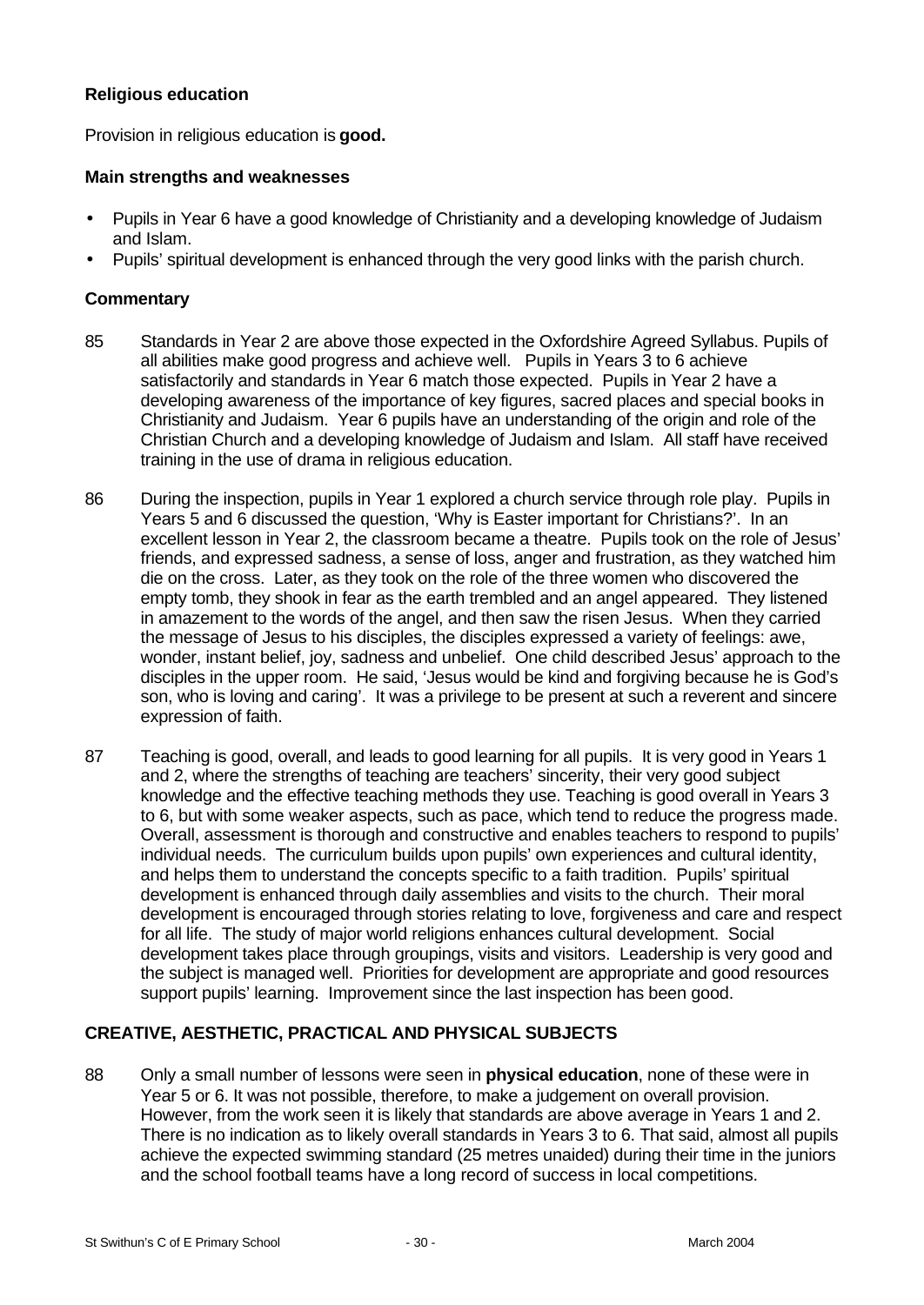- 89 In the lessons seen in Years 1 and 2, the quality of teaching was very good. Teachers showed very good subject knowledge in both dance and gymnastics. Planning was concise and provided well for the range of need in the class. Very good support for pupils with profound learning needs was provided, enabling them to participate fully and productively. Pace was a significant strength in both lessons. There is a very positive emphasis, both here and in the juniors, on health and safety awareness. Pupils are taught awareness of the effects of exercise on health from an early age. Pupils begin to evaluate their work, with a view to improving their performance, from Year 1 on. Teaching in Years 3 to 6 is significantly supported by two learning support staff members with specialist skills, one a qualified swimming coach. They provide very good support for teaching staff less experience in the subject.
- 90 The co-ordinator provides good support for her colleagues. While the school is well resourced in terms of hall space, outdoor areas and access to a high quality swimming pool, the subject budget is extremely limited and some small equipment needs replacing. There are no resource banks of planning for staff to draw on. There are several clubs and activities, but these are heavily dependent on the PE co-ordinator herself or outside providers. Other staff make little contribution to this much needed provision. There is no assessment system for PE.
- 91 **Design and technology** has a high profile and a consistent approach to planning, designing, making and evaluating products. One lesson was observed in Years 3 and 4. Pupils designed and made an Easter card, using levers and linkages. Teaching was good and pupils attained standards above those expected for their age. The rich display of work throughout the school suggests that standards are above expectations throughout the school. Playground structures in Year 1, and vehicles that move and lighthouses that light up in Year 2, are of a high quality. Work on control and electrical systems in Years 3 and 4, and on linkages and levers, is also good. Year 5 and 6 pupils have successfully worked on moving toys, monsters and fairground rides. Examples of work suggest that food technology is taught well. Last year, pupils came third in the Abingdon Rotary Technology Challenge. Skills are developed progressively and pupils undertake a broad range of designing and making activities. Their annotated designs, plans and evaluations are good. They use their literacy and mathematical skills well. Leadership and management are good.
- 92 A recently appointed specialist teacher of **music** is working to re-establish the school's musical tradition. Pupils in Year 5 and 6 develop their singing leading to three part rounds. They use tuned percussion effectively to accompany singers. They understand and use simple musical notation. In Years 3 and 4, pupils enjoy singing with actions. They begin to recognise "musical conversations", which begin and end on the same note, using tuned percussion. Pupils are very interested and involved in their lessons. A school orchestra has recently been formed so that those pupils taking extra instrumental tuition can come together to play.

# **ART AND DESIGN**

Provision in art and design is **good.**

# **Main strengths and weaknesses**

- Pupils enjoy art and this contributes to their good achievement.
- Art skills are developed progressively.

# **Commentary**

93 Standards are above those normally found in Year 2 and match those normally found in Year 6. Pupils make good progress and achieve well. Art and design has a high profile. It is seen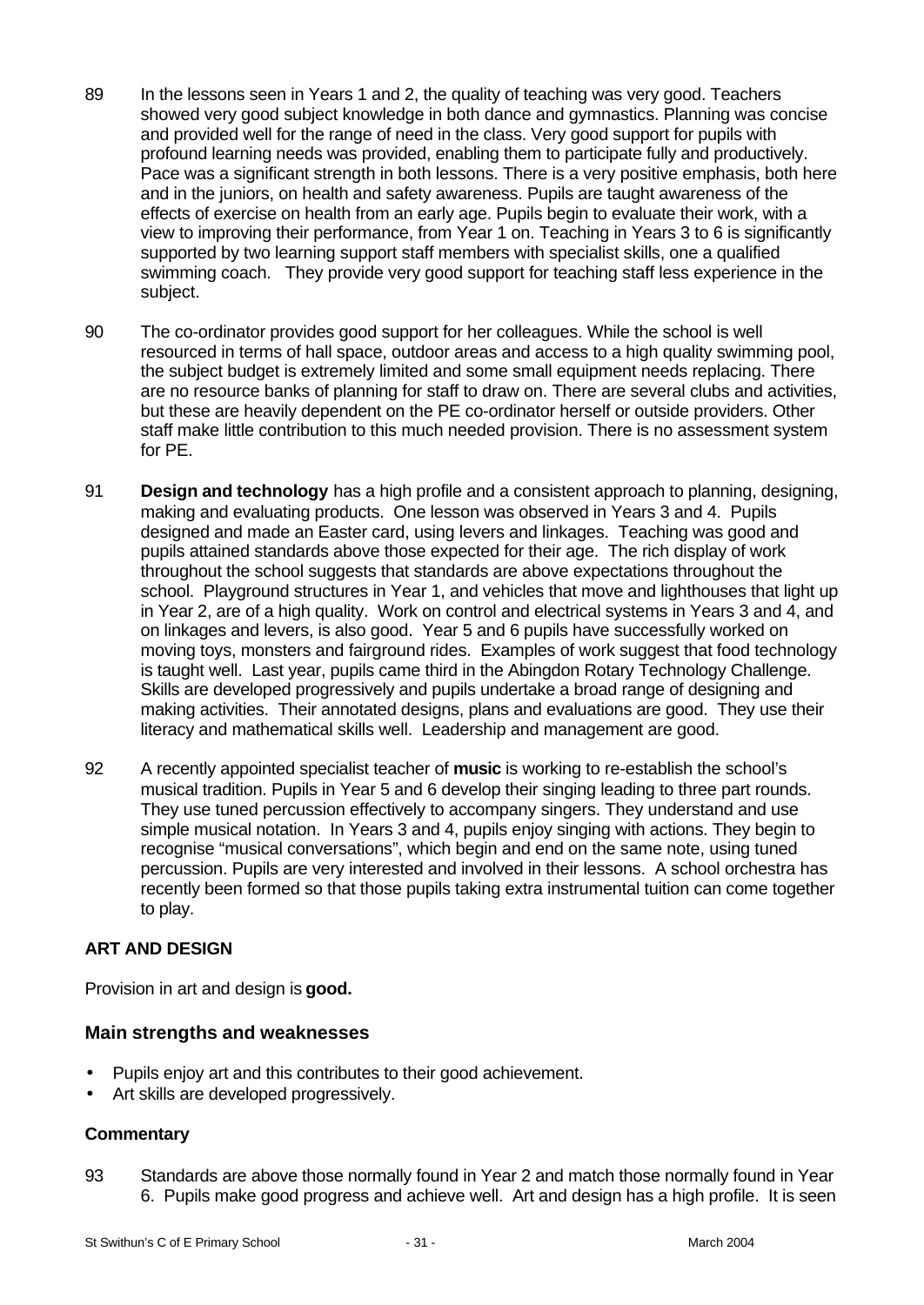as a key channel for self-expression. Pupils successfully develop an understanding of line, colour, form, texture and pattern. They are encouraged to experiment with a variety of media and to refine their skills and techniques. They explore the work of artists, designers and sculptors.

- 94 During the inspection, tasks set in Year 2 made effective links with literacy. The teacher read the story of 'Mr Gumpy's motor car'. Pupils were fascinated by pictures of motor cars, past and present. They each did a close observational drawing of a motor car, applying skills that they have learnt this term. Many pupils applied shading very well. Pupils in each group decided which was the best drawing in their group. This was displayed to the class. Pupils showed maturity as they explained what they liked about each drawing, what skills had been applied and how the drawing could be improved. In a lesson observed in Year 6, pupils made links with religious education. They combined line-drawing and collage work with images of the crucifixion. In groups, they made close observational drawings of thorn branches, cut them out and displayed them on a large sheet of paper, together with a cross and draped red material. Each group evaluated their work and decided whether or not they could improve it. As a class, they decided upon the most dramatic picture and which gave the most Biblical image. Visual images are used to overcome learning or language difficulties.
- 95 Teaching is good, overall. It is very good in Years 1 and 2. The strengths of teaching are teachers' ability to harness pupils' interest and enthusiasm, and their encouragement of selfevaluation. Teaching assistants give valuable support, where needed. The curriculum is enriched by additional opportunities. A recent, high-quality display of pupils' framed paintings and drawings attracted a large number of parents and raised over £300 in sales. A display of clay pots and masks, produced when a potter from Uganda worked with every class, is of a high quality. The school was highly commended in the BBC Oxford *Art for Advent* competition in 2002. Leadership and management are good. The school has plans to develop further the use of art across the curriculum. Resources are good and are used well. Improvement since the last inspection has been good.

# **PERSONAL, SOCIAL AND HEALTH EDUCATION AND CITIZENSHIP**

Provision for personal, social and health education and citizenship (PSHCE) is **very good.**

#### **Main strengths and weaknesses**

- PSHCE is an important component of the whole curriculum.
- Citizenship development is an integral part of PSHE.

- 96 The arrangements for PSHCE are very good and are linked effectively to religious education. The school promotes pupils' learning in PSHCE well through its emphasis on inclusion and the way that the curriculum is planned and taught. A comprehensive scheme of work has been produced and weekly lessons are timetabled for each class. There is a well-planned programme of topics, many of which are dealt with progressively, for example friendship and values. Pupils frequently work together in pairs or in groups of different sizes, ability or gender, in all subjects. They discuss the school rules and draw up class rules to guide their behaviour.
- 97 All classes follow the SMILE framework for PSHE, drugs awareness and sex education. The school is involved in the Healthy Schools Initiative. Pupils learn about the importance of exercise and healthy eating. They discuss physical well-being in physical education lessons. A Healthy Week is held in the Autumn term. There are regular field trips and residential visits. Pupils benefit from the good role models provided by staff. They relate well to adults and to each other and show tolerance and respect for views different from their own. Pupils are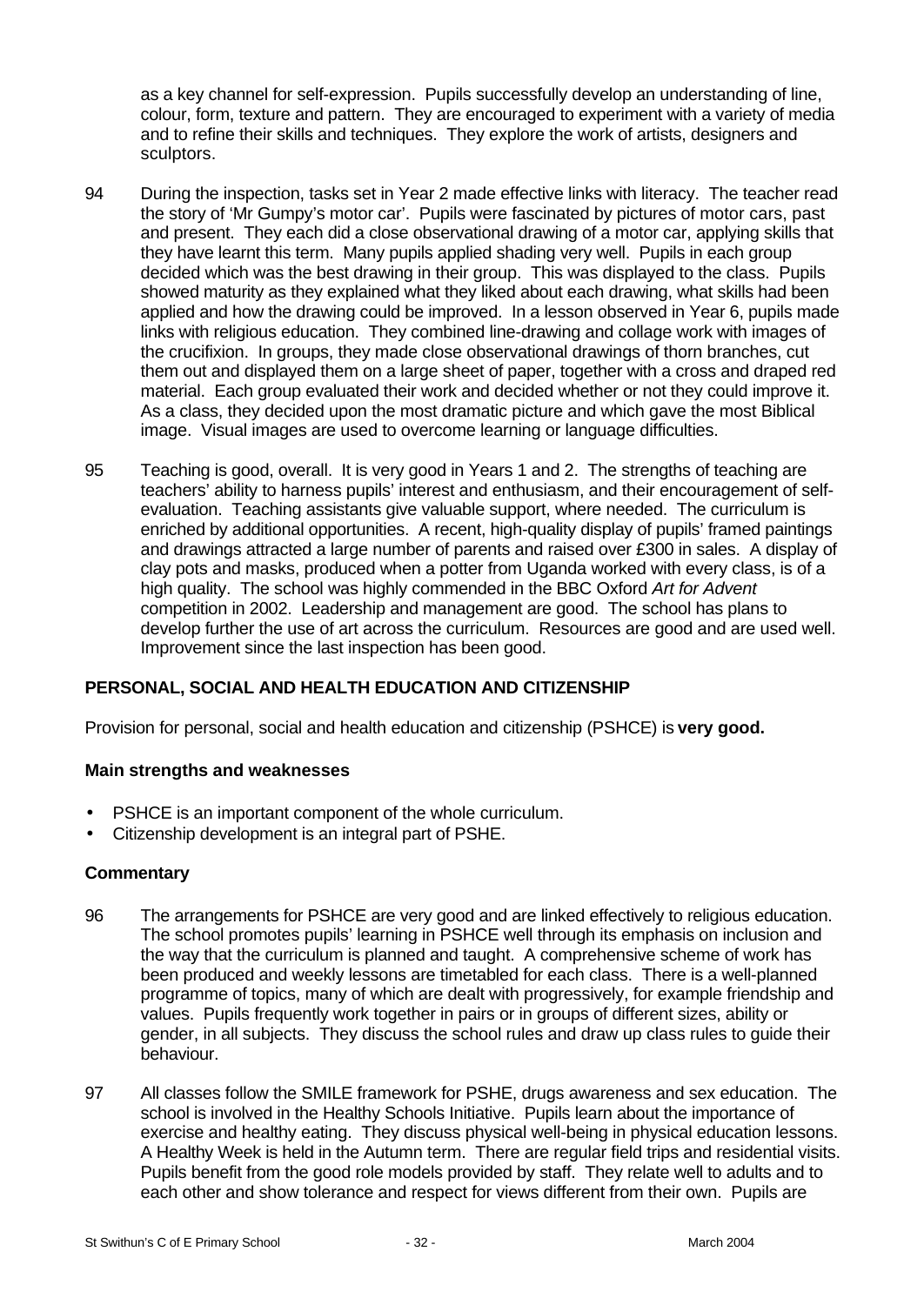very supportive of each other when difficulties arise and whole-class discussions are very productive.

98 Citizenship is promoted well through the PSHCE programme and the annual visit of the Life Education Bus. The school council enables pupils to be involved in considering developments and making suggestions for improvement. Pupils feel that they have a voice and are listened to. Older pupils have a number of responsibilities as monitors, and pupils in each class carry out regular duties. Citizenship of the wider world is fostered through links with a number of charities, schools in France and Poland, the Forest School, the Church, themed weeks on Africa and other countries, world celebrations and religious festivals.